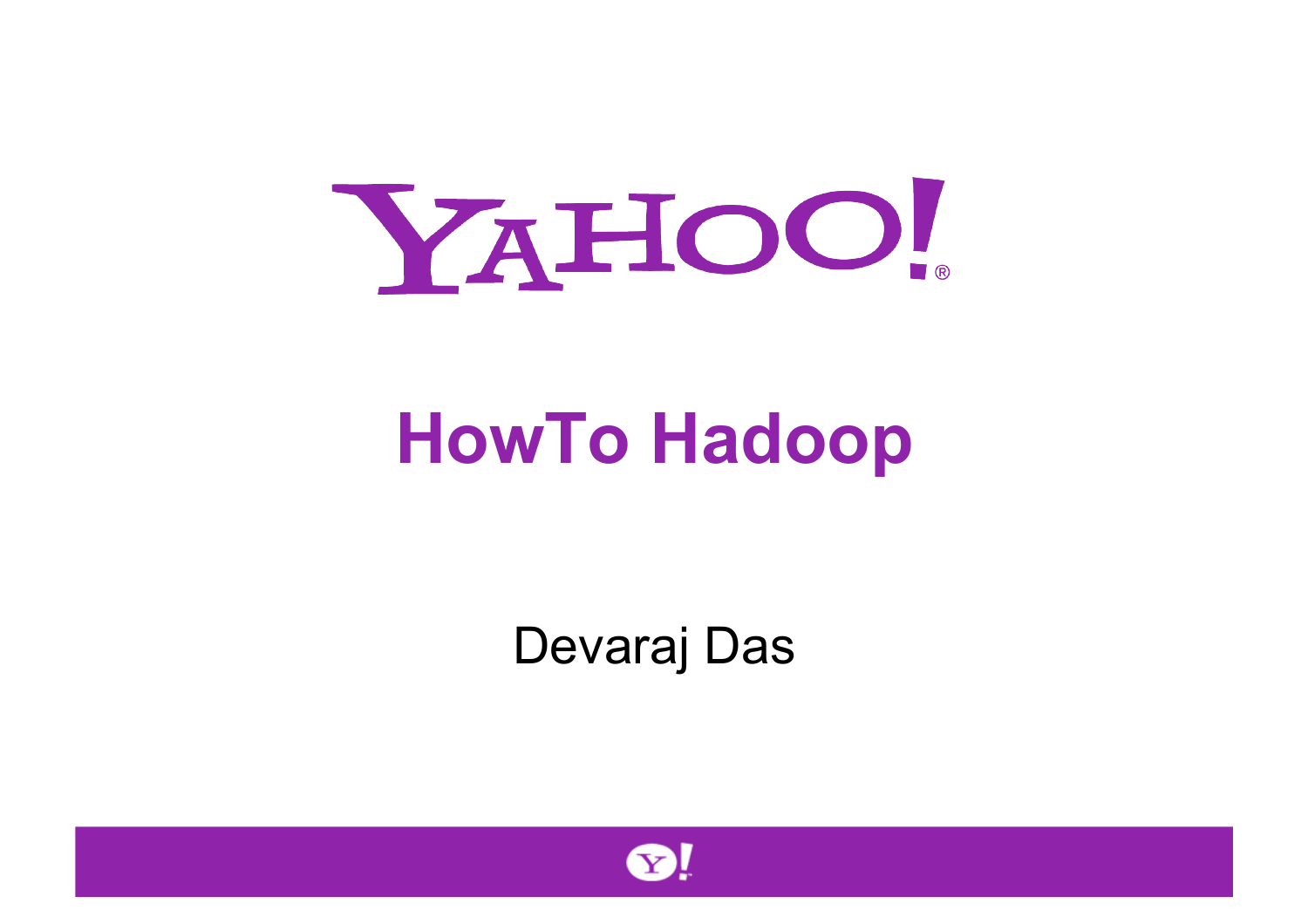

#### http://hadoop.apache.org/core/





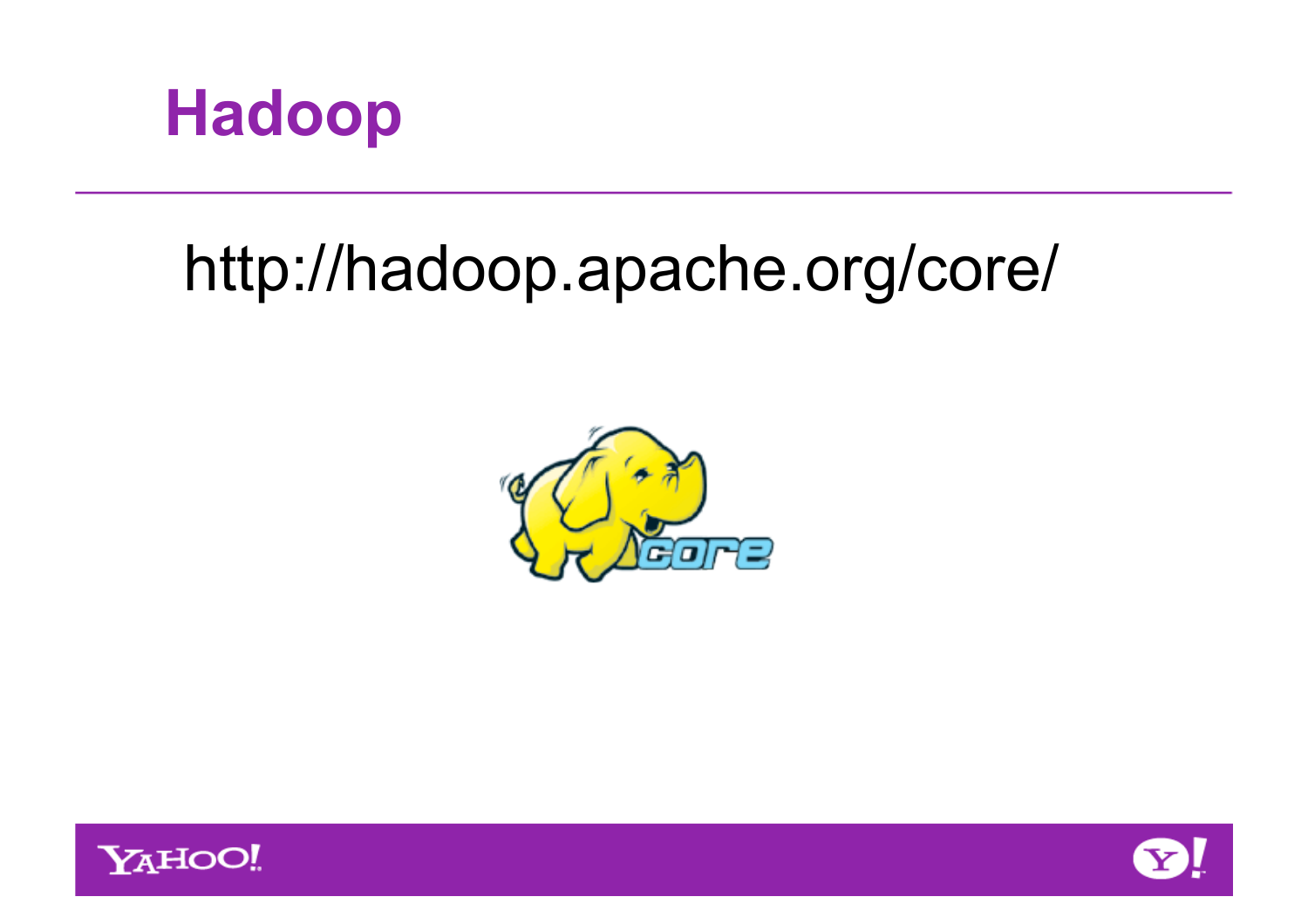# **Hadoop Distributed File System**

- Fault tolerant, scalable, distributed storage system
- Designed to reliably store very large files across machines in a large cluster
- Data Model
	- Data is organized into files and directories
	- Files are divided into uniform sized blocks and distributed across cluster nodes
	- Blocks are replicated to handle hardware failure
	- Filesystem keeps checksums of data for corruption detection and recovery
	- HDFS exposes block placement so that computes can be migrated to data



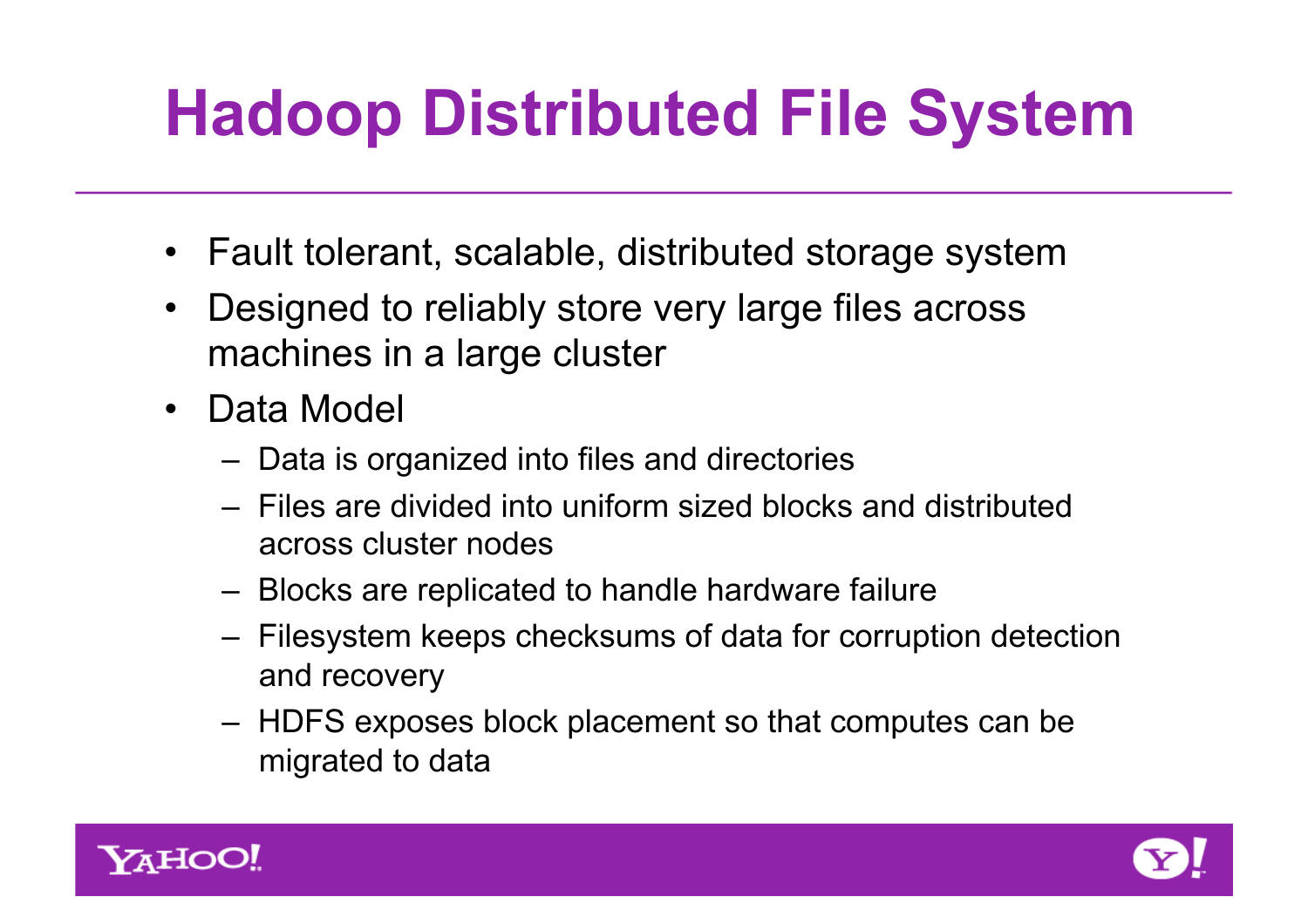### **HDFS Architecture**

- Master-Worker architecture
- HDFS Master "Namenode"
	- Manages the filesystem namespace
	- Controls read/write access to files
	- Manages block replication
	- Checkpoints namespace and journals namespace changes for reliability
- HDFS Workers "Datanodes"
	- Serve read/write requests from clients
	- Perform replication tasks upon instruction by Namenode



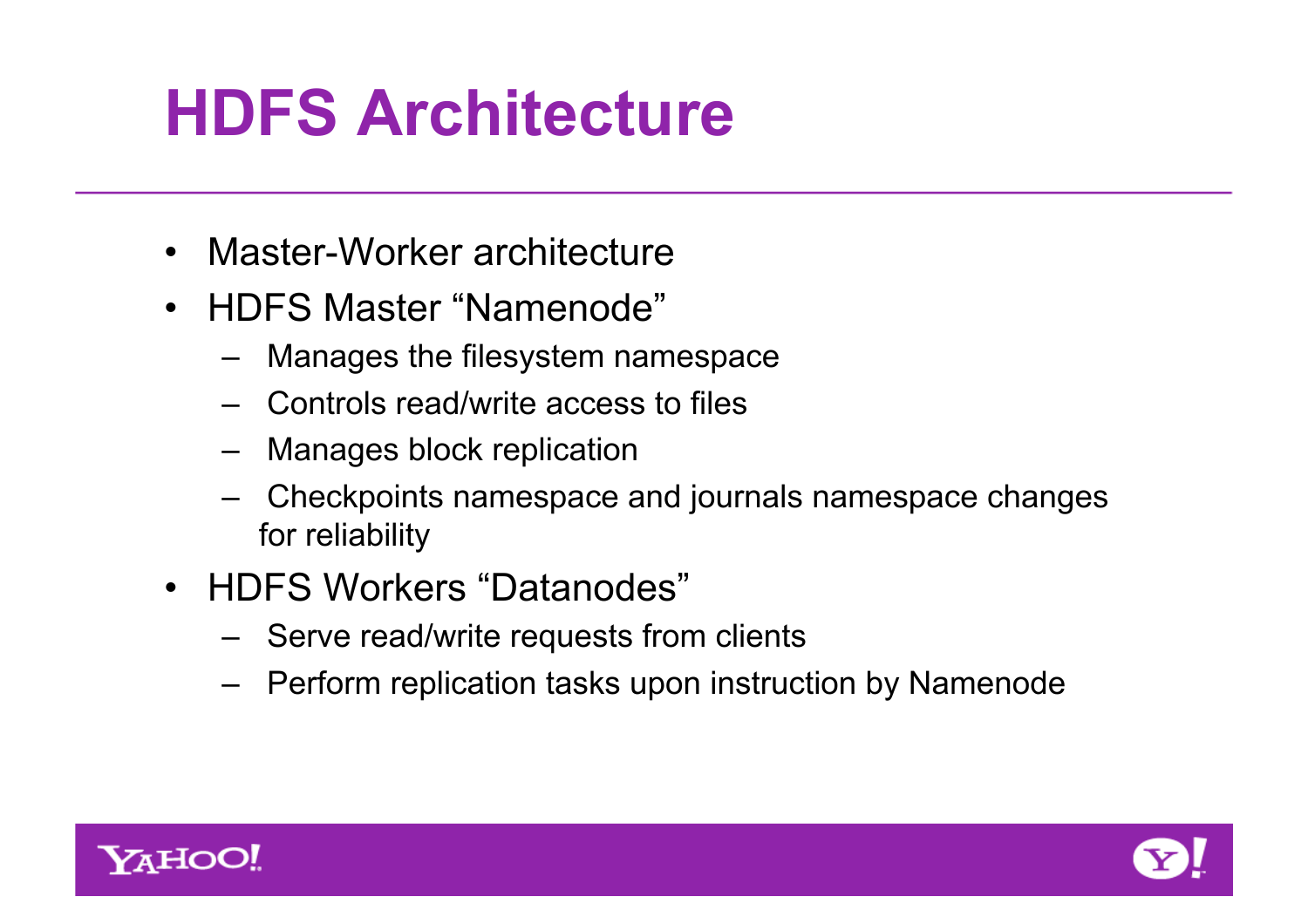# **HDFS Terminology**

- Namenode
- Datanode
- DFS Client
- Files/Directories
- Replication
- Blocks
- Rack-awareness





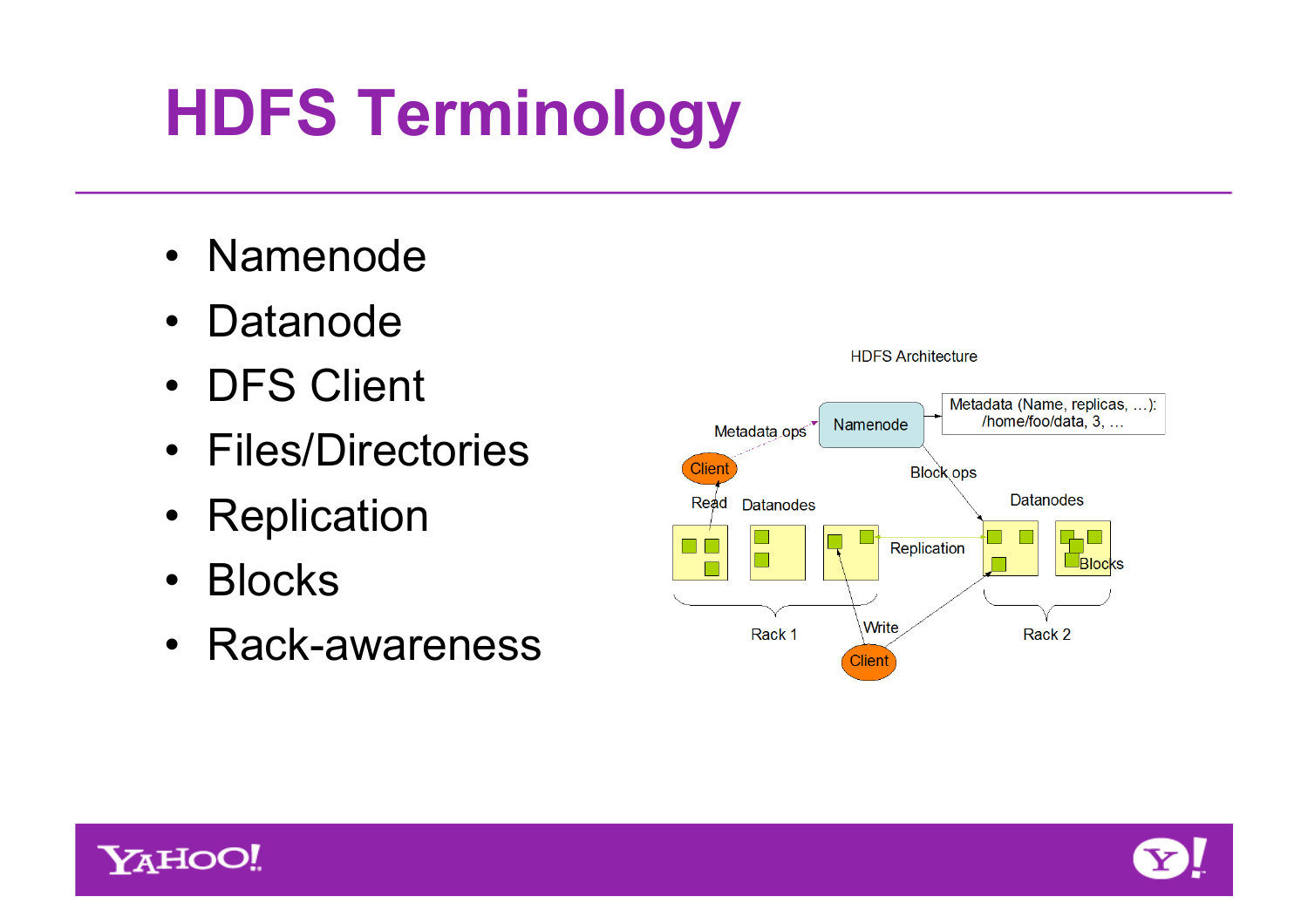### **Block Placement**

- Default is 3 replicas, but settable
- Blocks are placed (writes are pipelined):
	- On same node
	- On different rack
	- On the other rack
- Clients read from closest replica
- If the replication for a block drops below target, it is automatically re-replicated.



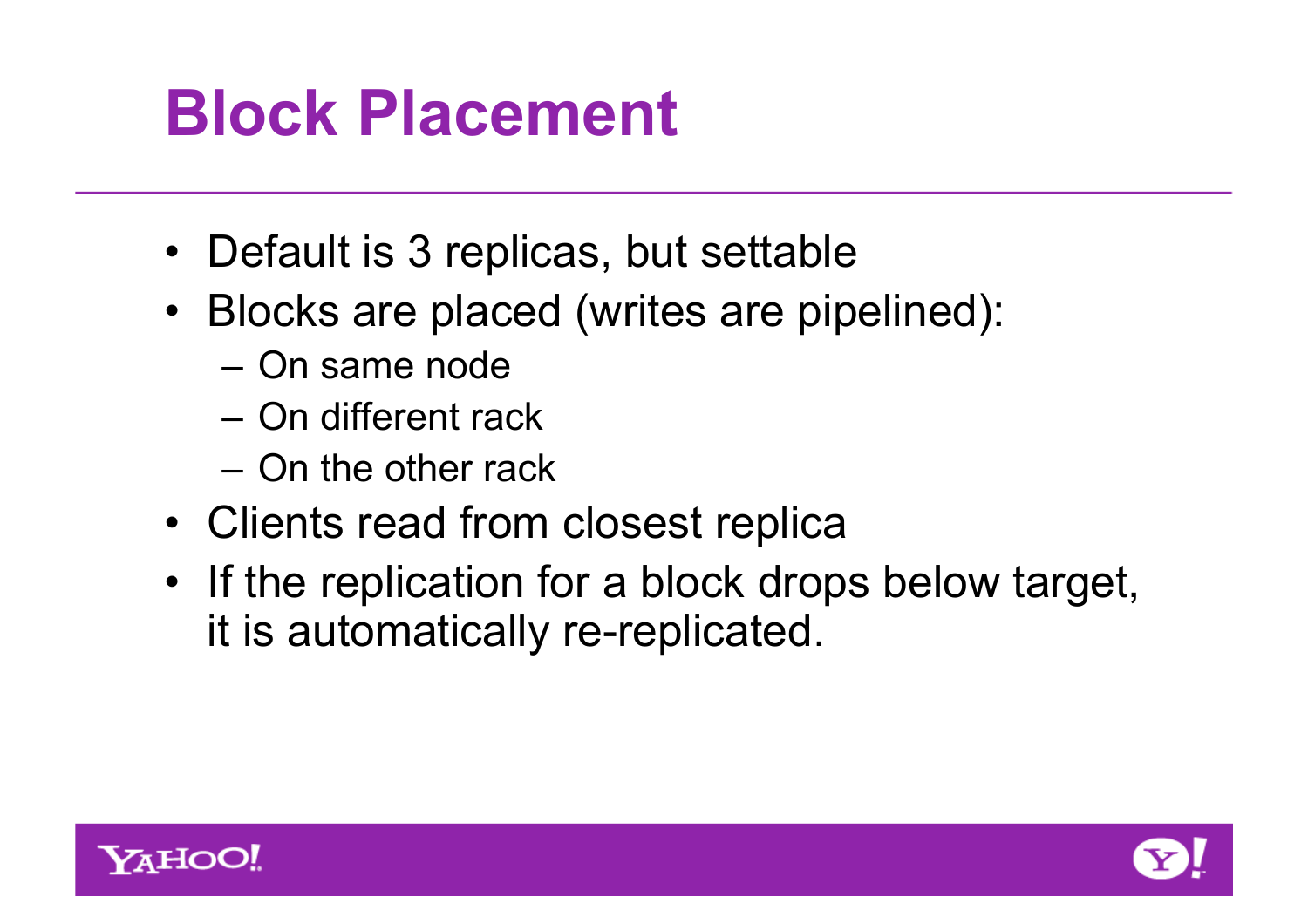### **Data Correctness**

- Data is checked with CRC32
- File Creation
	- Client computes checksum per 512 byte
	- DataNode stores the checksum
- File access
	- Client retrieves the data and checksum from DataNode
	- If Validation fails, Client tries other replicas



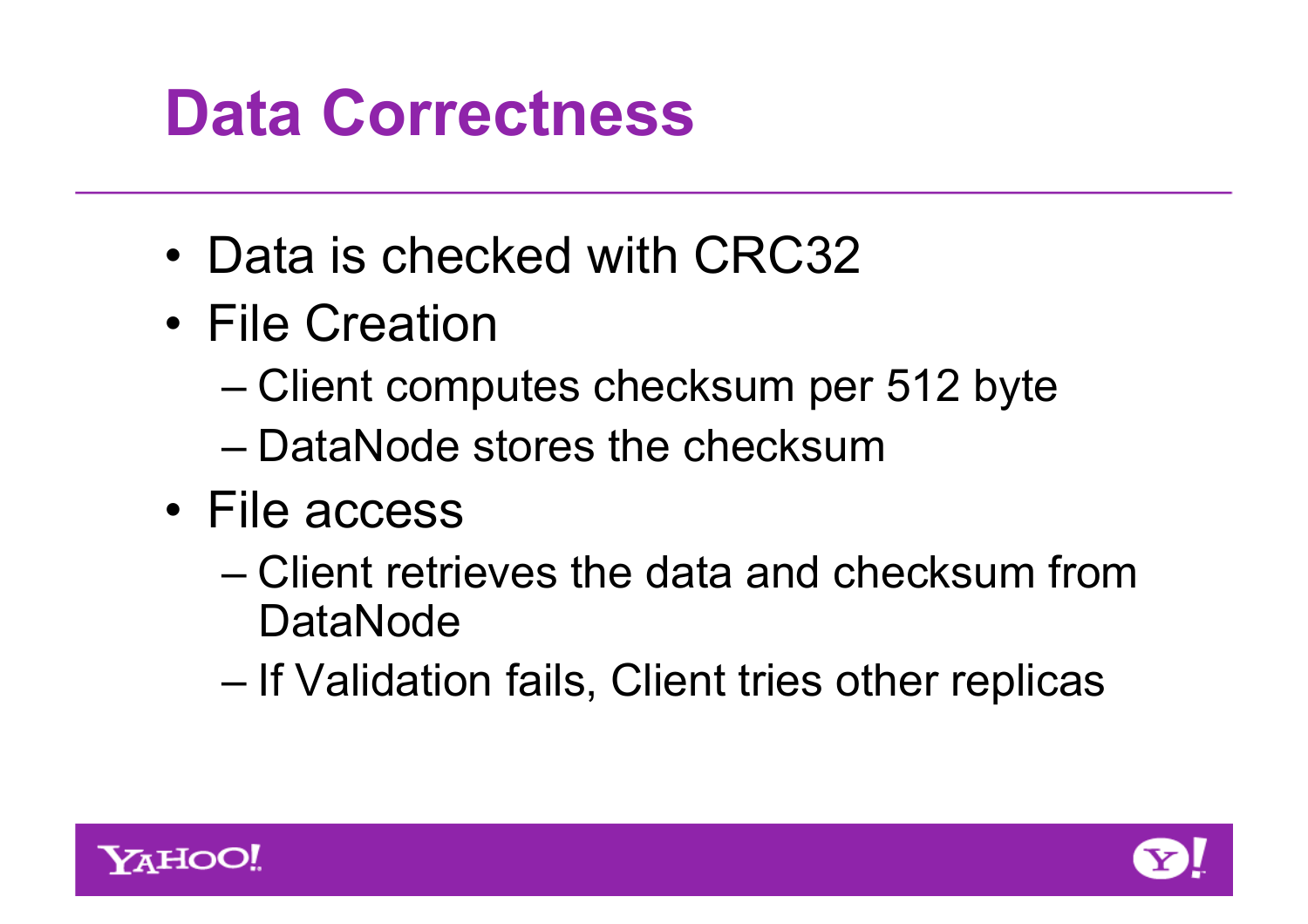### **Interacting with HDFS**





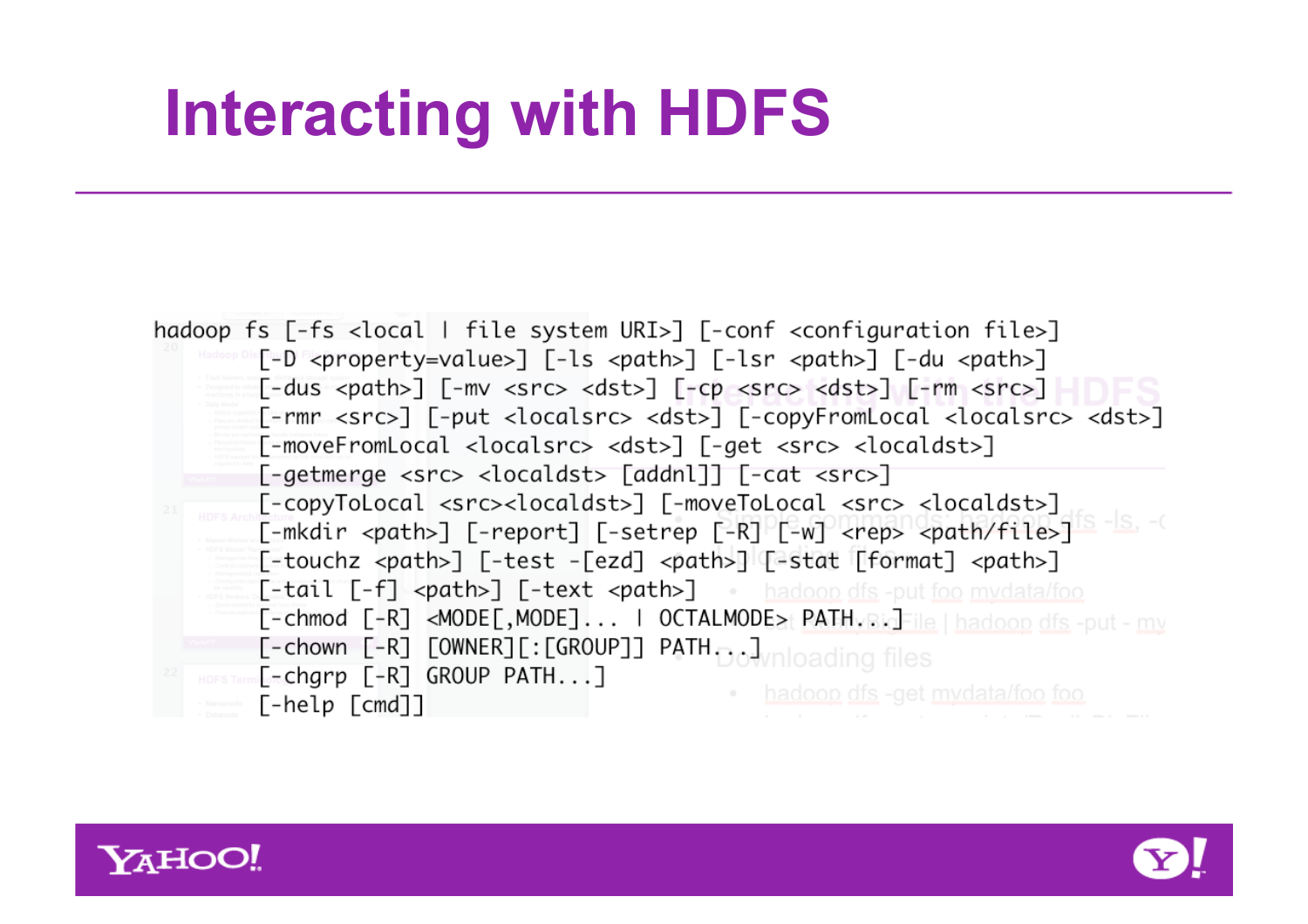# **Interacting with the HDFS**

- Uploading files
	- hadoop fs -put foo mydata/foo
	- cat ReallyBigFile | hadoop fs -put mydata/ReallyBigFile
- Downloading files
	- hadoop fs -get mydata/foo foo
	- hadoop fs -get mydata/ReallyBigFile | grep "the answer is"
	- hadoop fs -cat mydata/foo
- File Types
	- Text files
	- SequenceFiles
		- Key/Value pairs formatted for the framework to consume
		- Per-file type information (key class, value class)



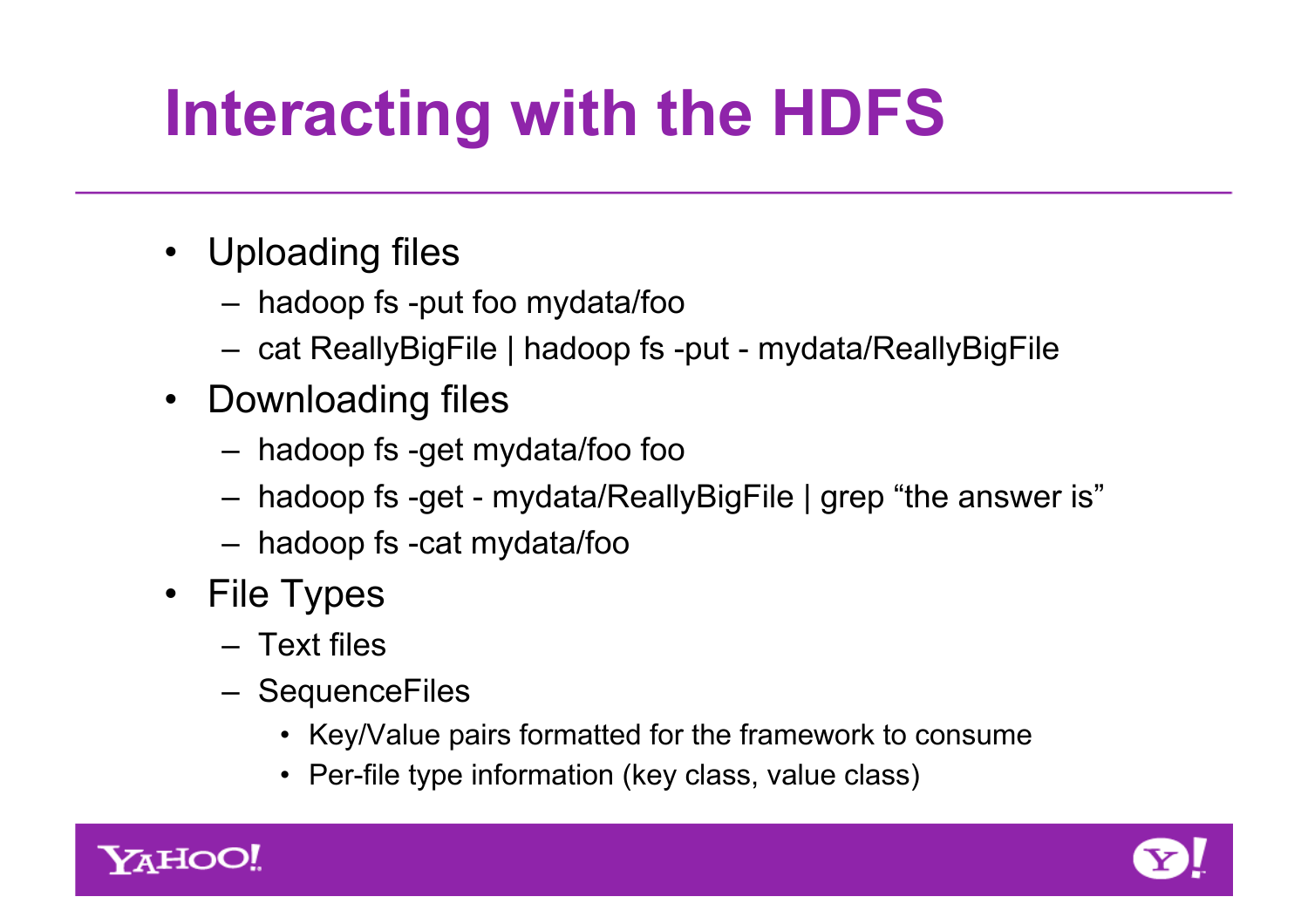#### **HDFS API**

- Most common file and directory operations supported:
	- create, open, close, read, write, seek, tell, list, delete etc.
- Files are write once and have exclusively one writer
	- Append/truncate coming soon
- Some operations peculiar to HDFS:
	- set replication, get block locations
- Owners, permissions supported now !



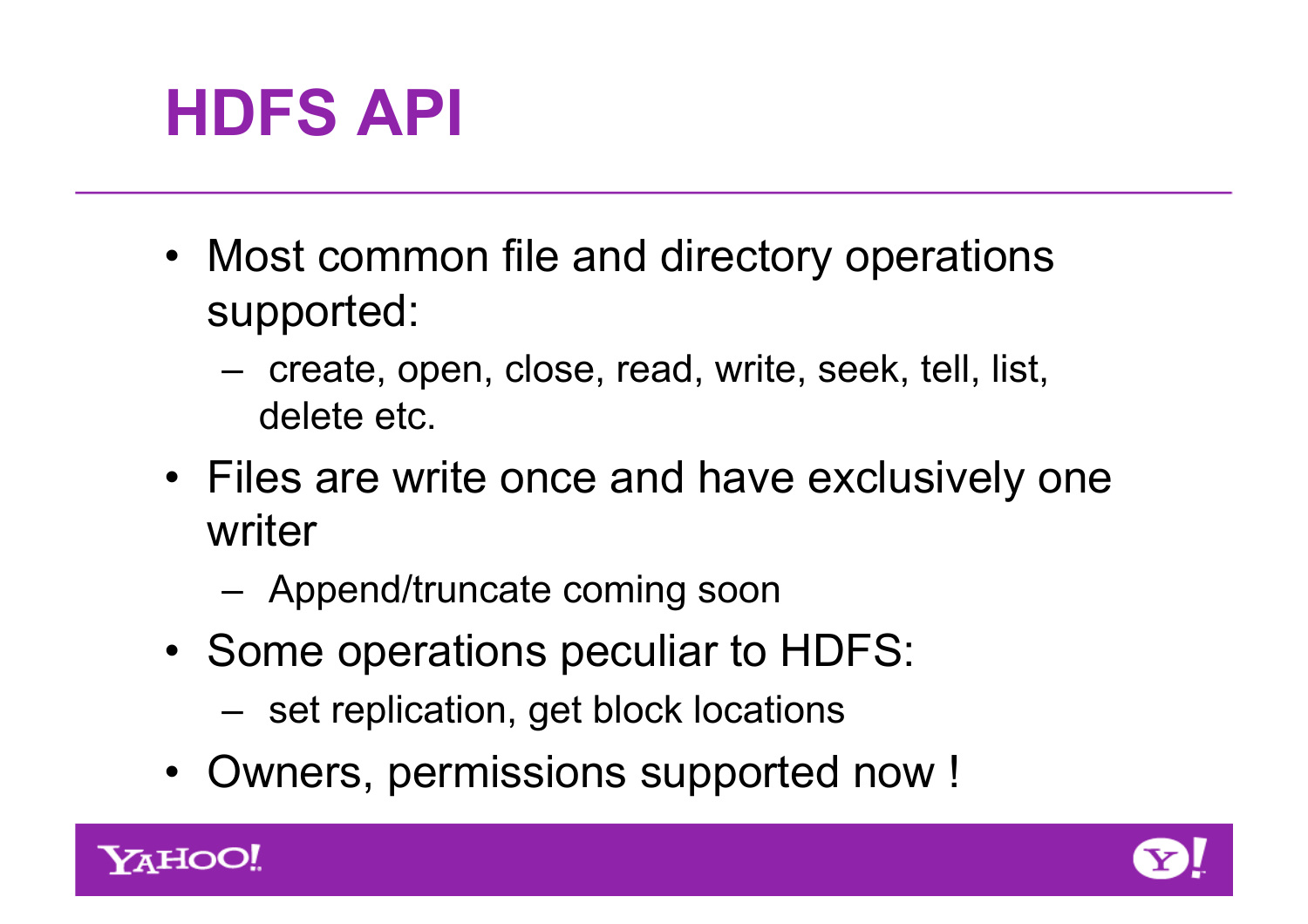### **Hadoop Map/Reduce**

- Simple: Transform & Aggregate
	- But, Sort/merge before aggregate is (almost) always needed
	- Operates at transfer rate
- Simple programming metaphor:
	- input | map | shuffle | reduce > output
	- cat \* | grep | sort | uniq -c > file
- Pluggable user code runs in generic reusable framework
	- A natural for log processing, great for most web search processing
	- A lot of SQL maps trivially to this construct (see PIG)
- Distribution & reliability
	- Handled by framework
- Several interfaces:
	- Java, C++, text filter (a.k.a. Streaming)



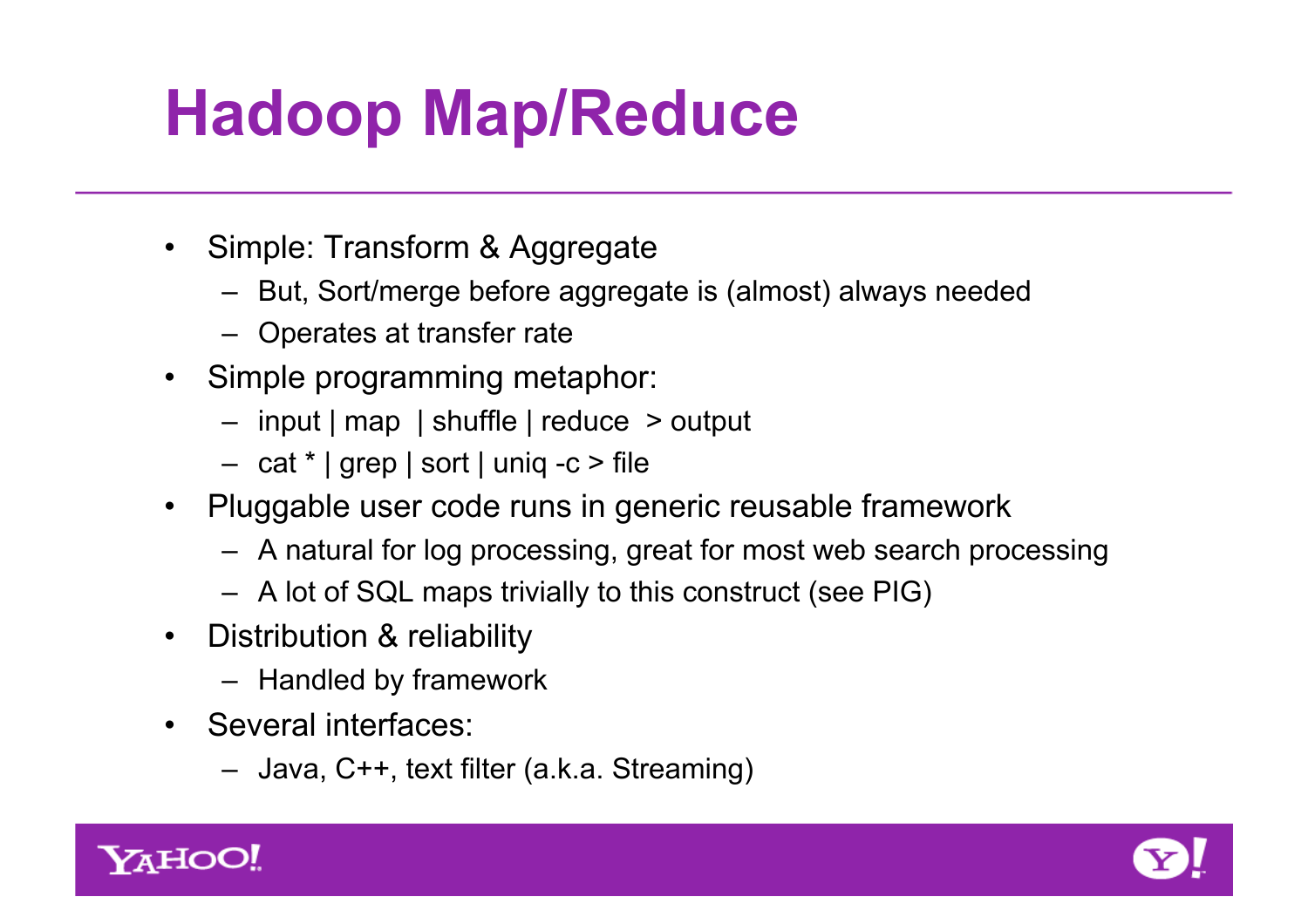### **Hadoop MR Dataflow**





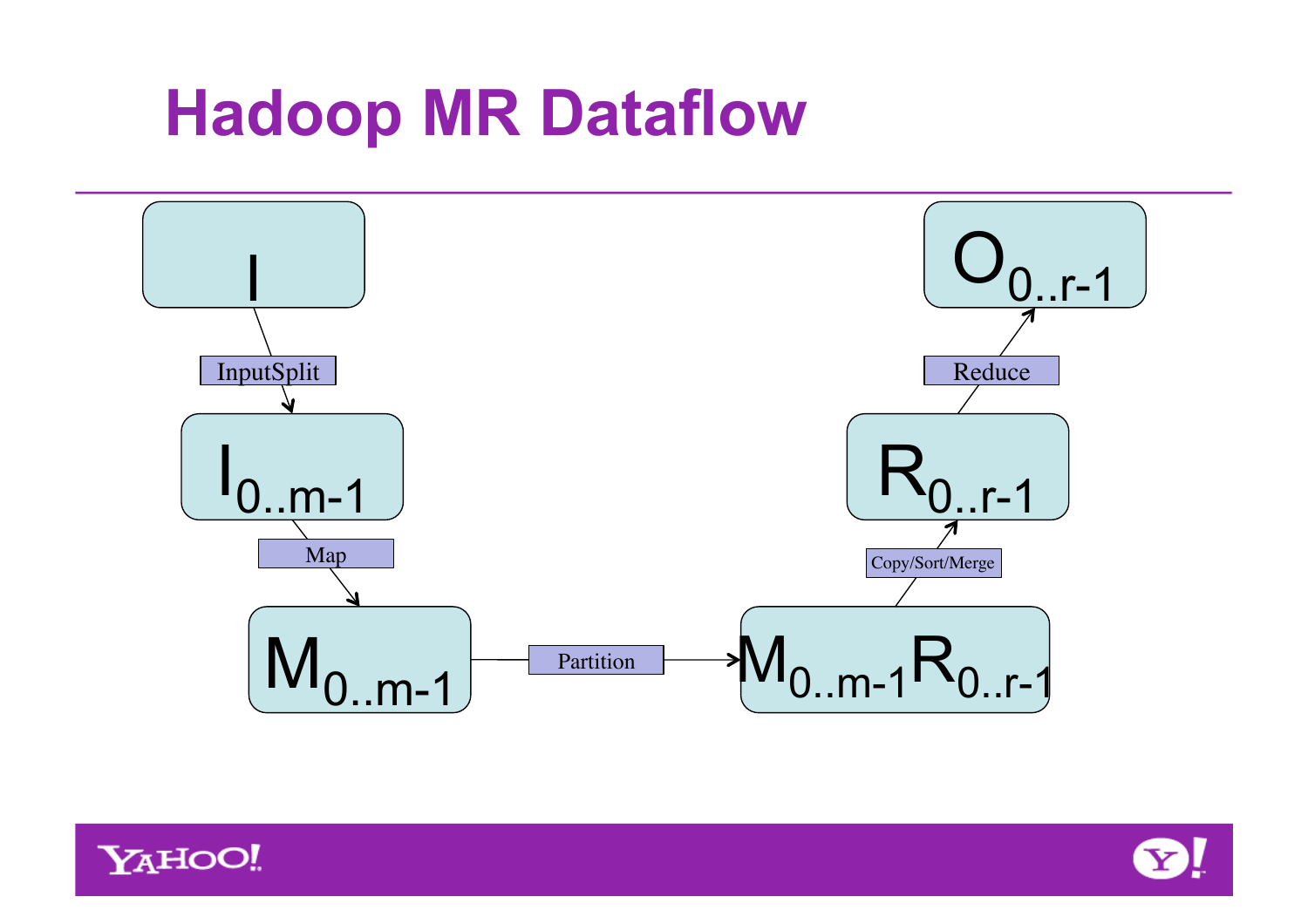# **Hadoop MR - Terminology**

- Job
- Task
- JobTracker
- TaskTracker
- JobClient
- Splits
- InputFormat/RecordReader



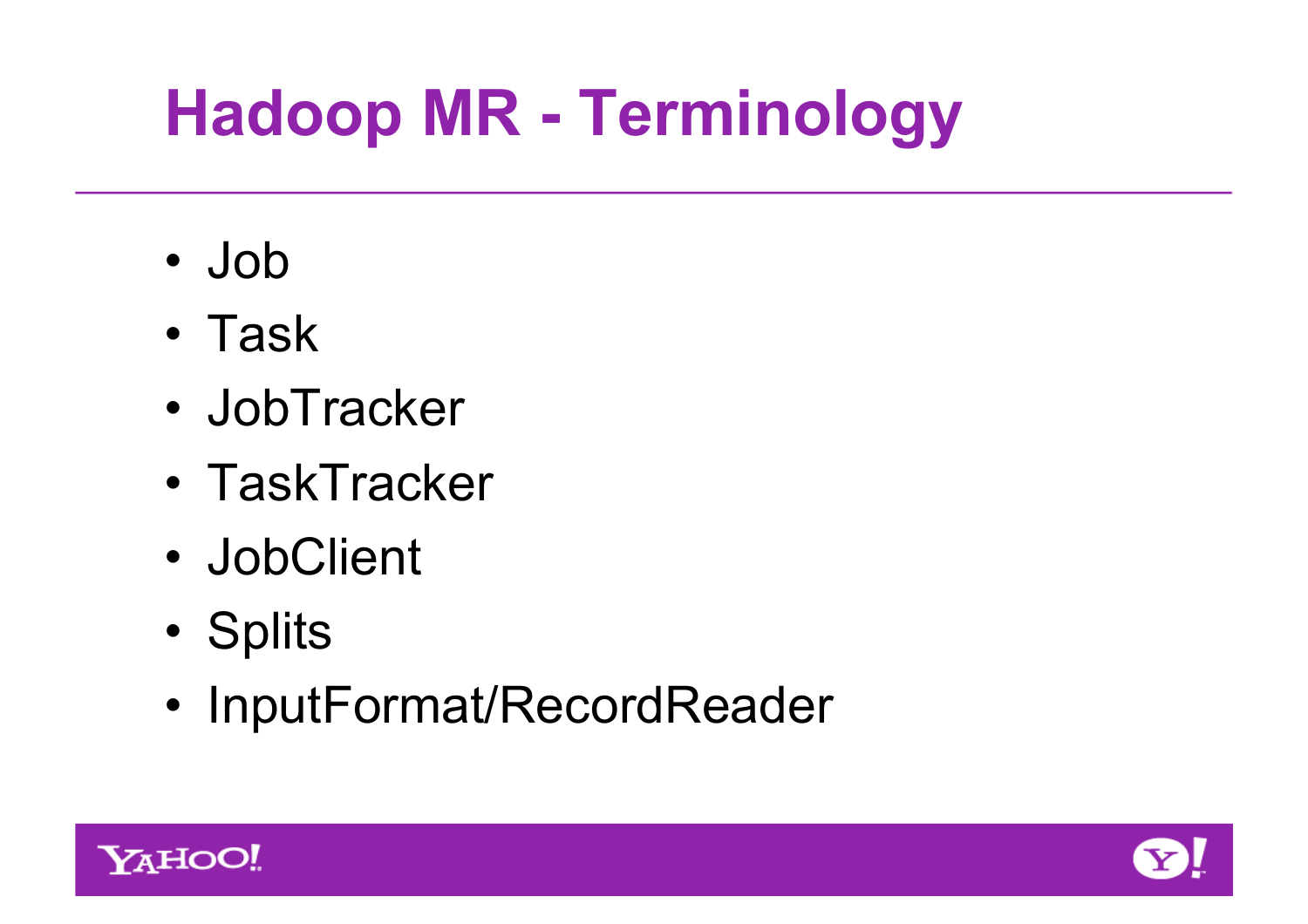### **Hadoop HDFS + MR cluster**



Machines with Datanodes and Tasktrackers



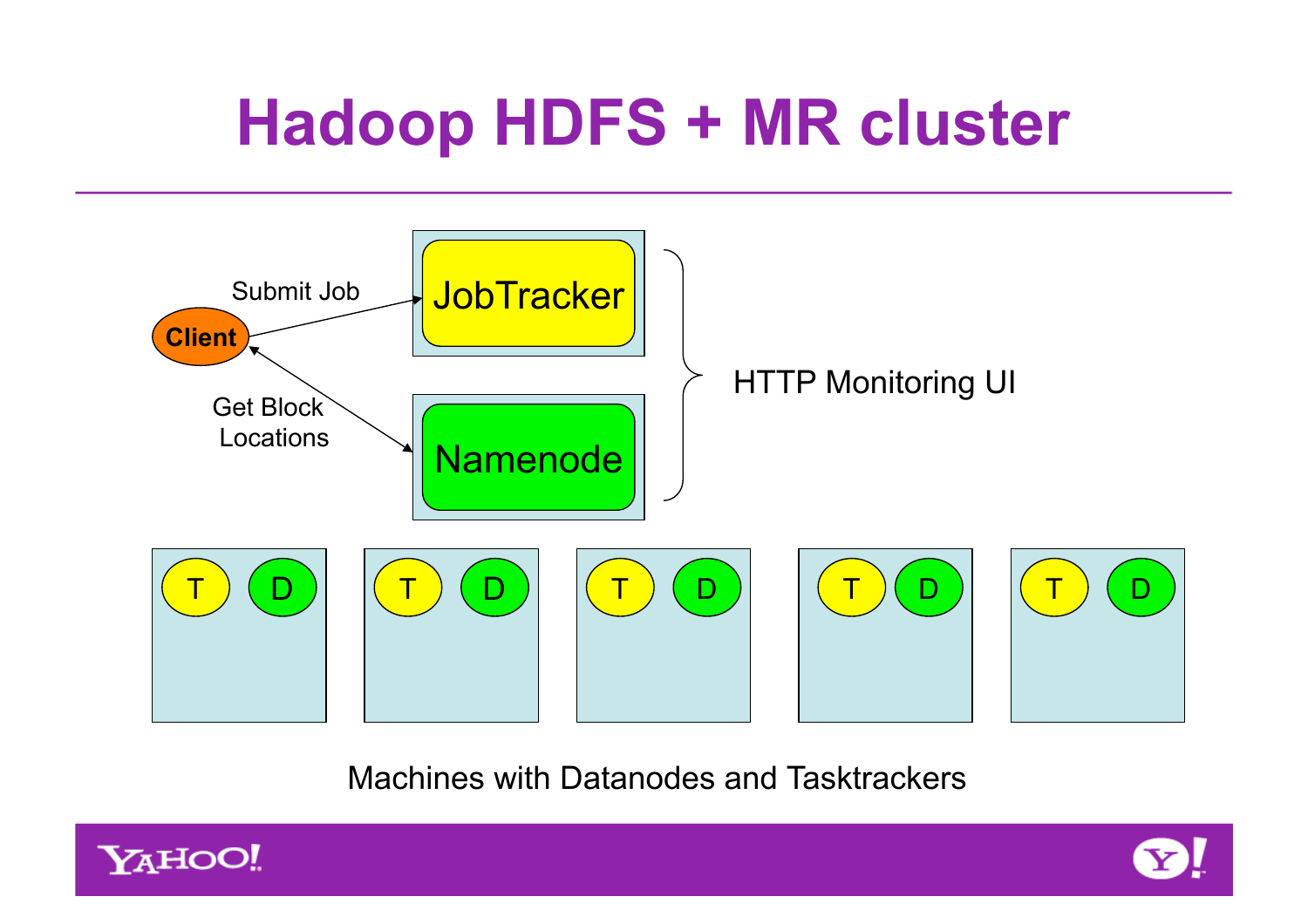### **Hadoop: Two Services in One**

Cluster Nodes run both DFS and M-R







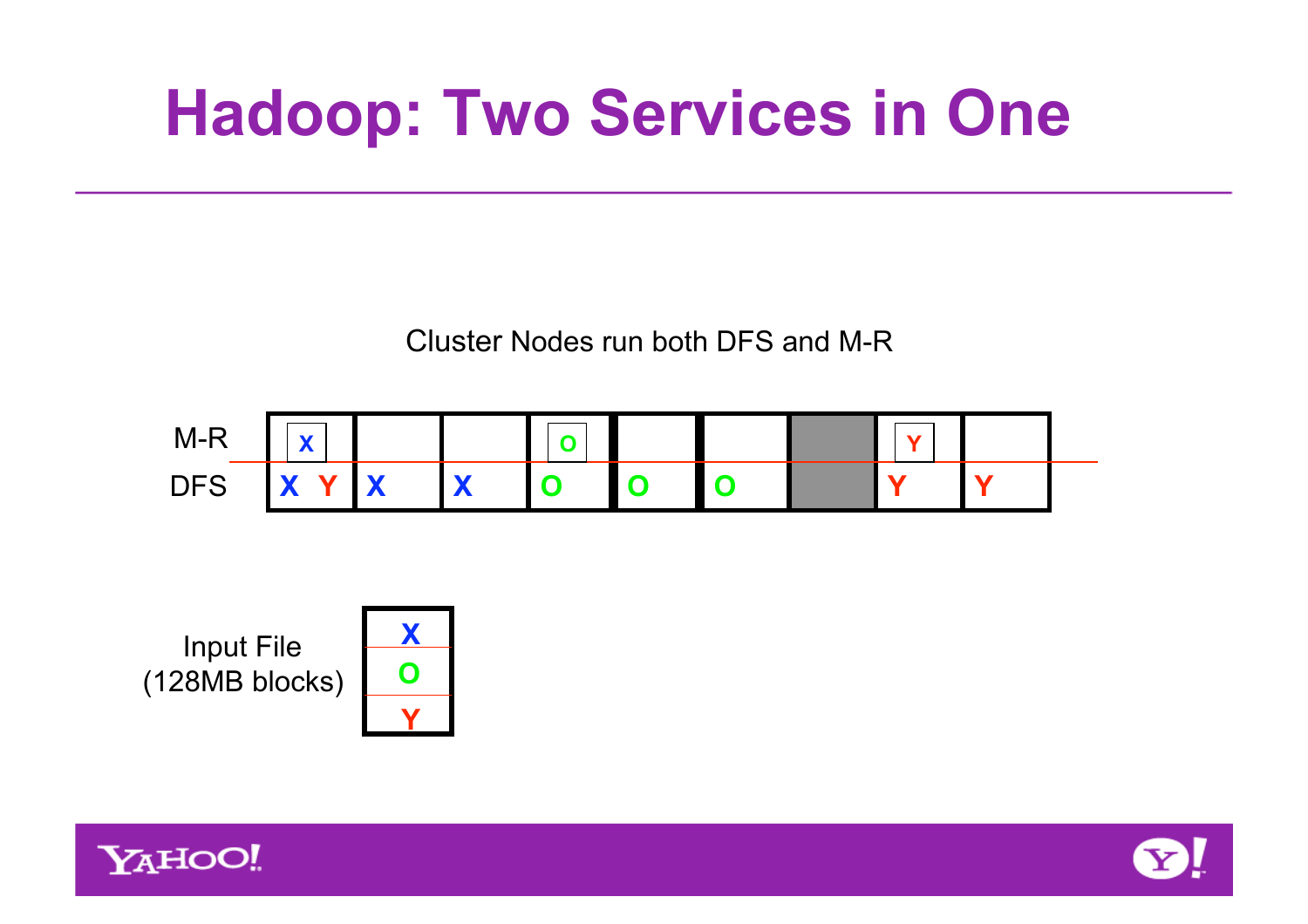# **WordCount: Hello World of Hadoop**

- Input: A bunch of large text files
- Desired Output: Frequencies of Words



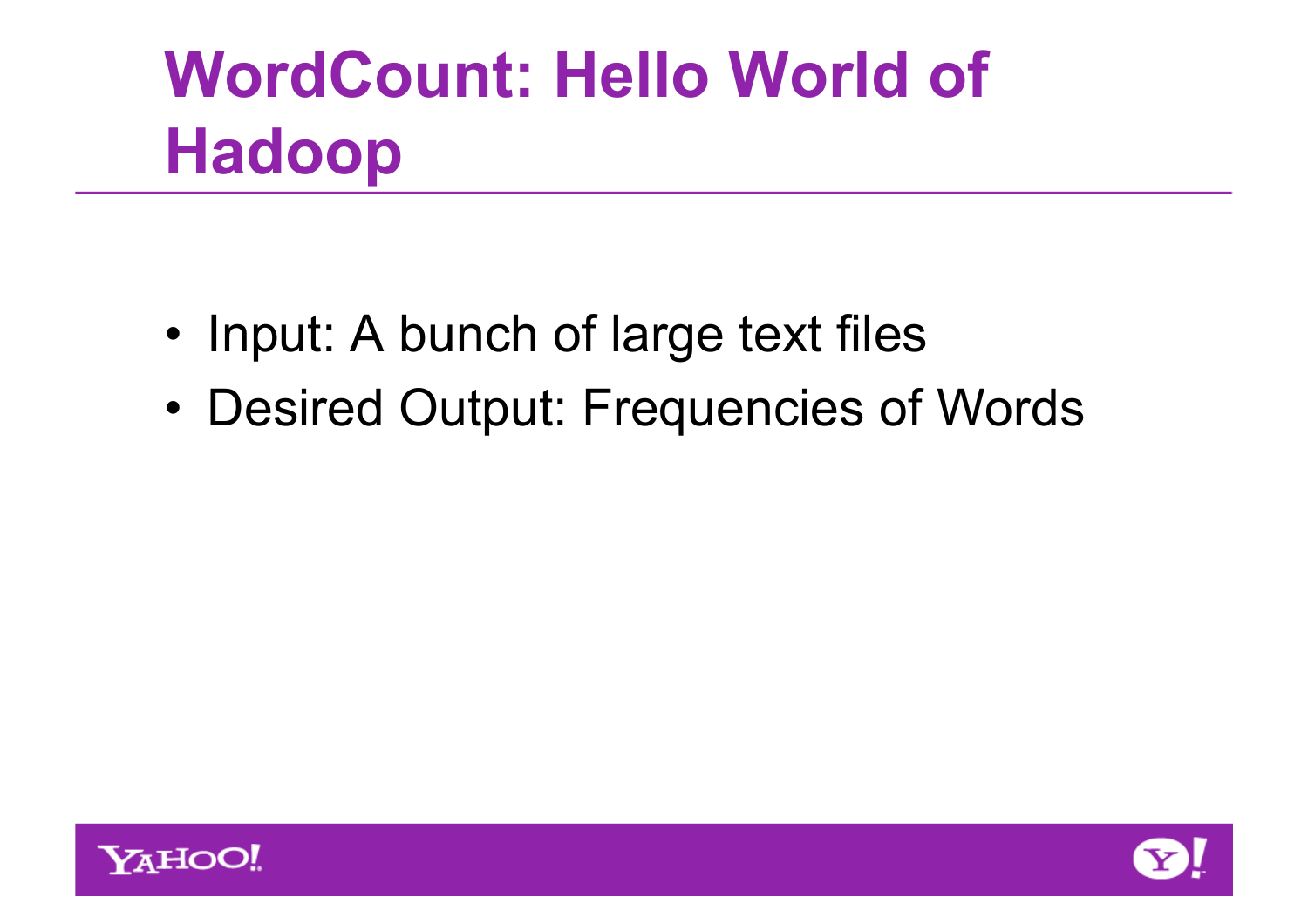# **Word Count Example**

- Mapper
	- Input: value: lines of text of input
	- Output: key: word, value: 1
- Reducer
	- Input: key: word, value: set of counts
	- Output: key: word, value: sum
- Launching program
	- Defines the job
	- Submits job to cluster



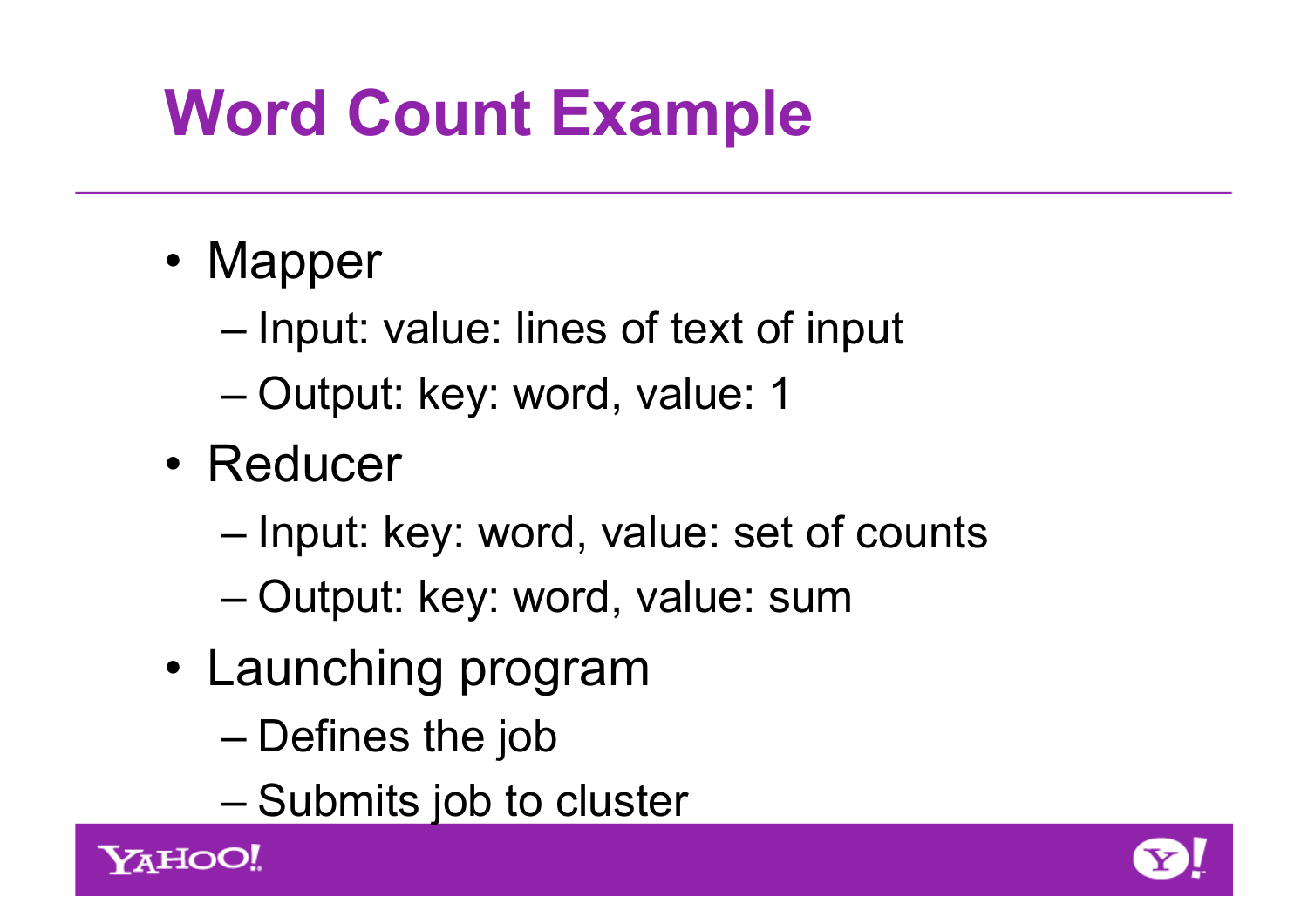# **Map Output -> Reduce Input**

- Map output is stored across local disks of task tracker
- So is reduce input
- Each task tracker machine also runs a Datanode
- In our config, datanode uses "upto" 85% of local disks
- Large intermediate outputs can fill up local disks and cause failures
	- Non-even partitions too



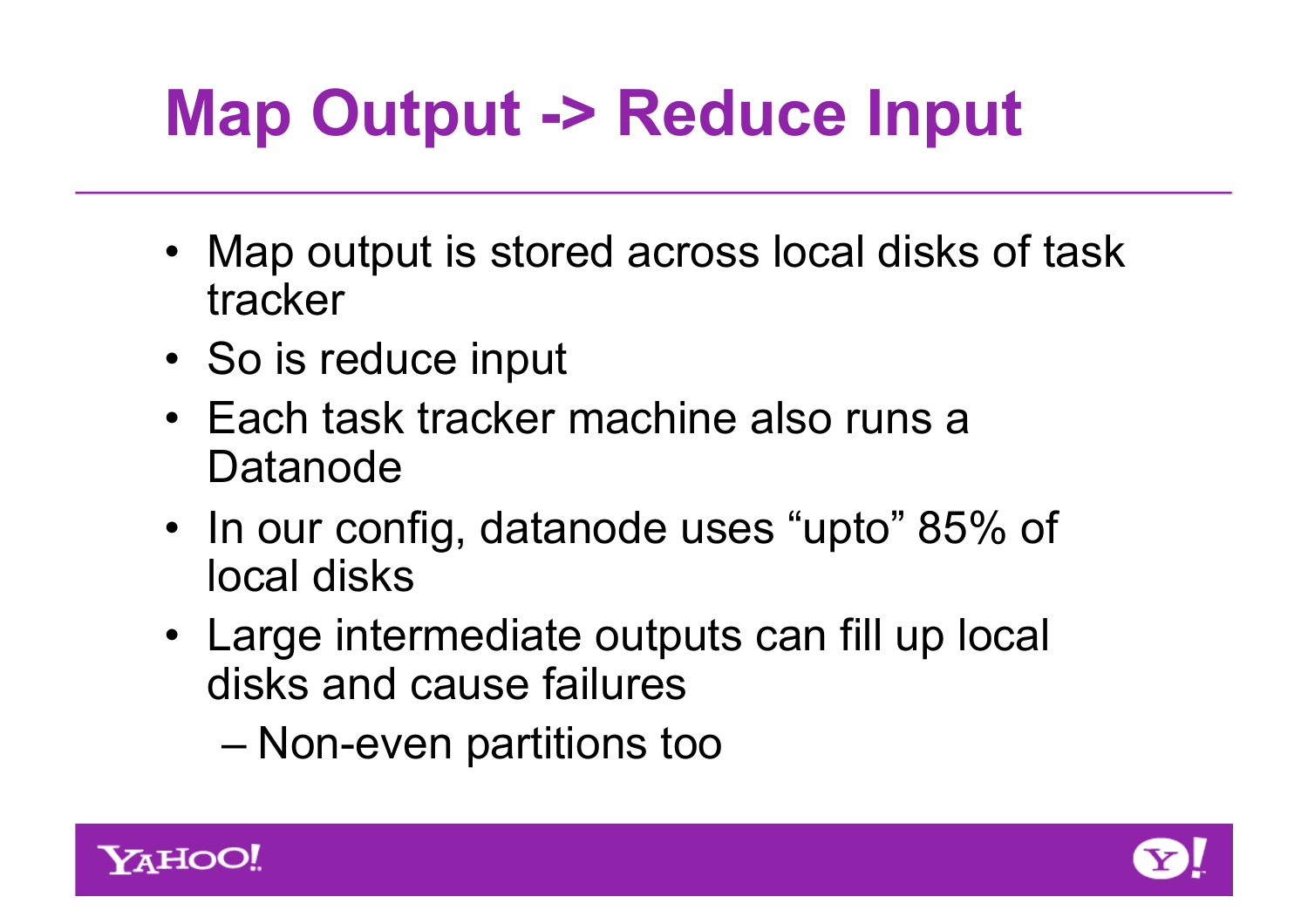### **Word Count Dataflow**

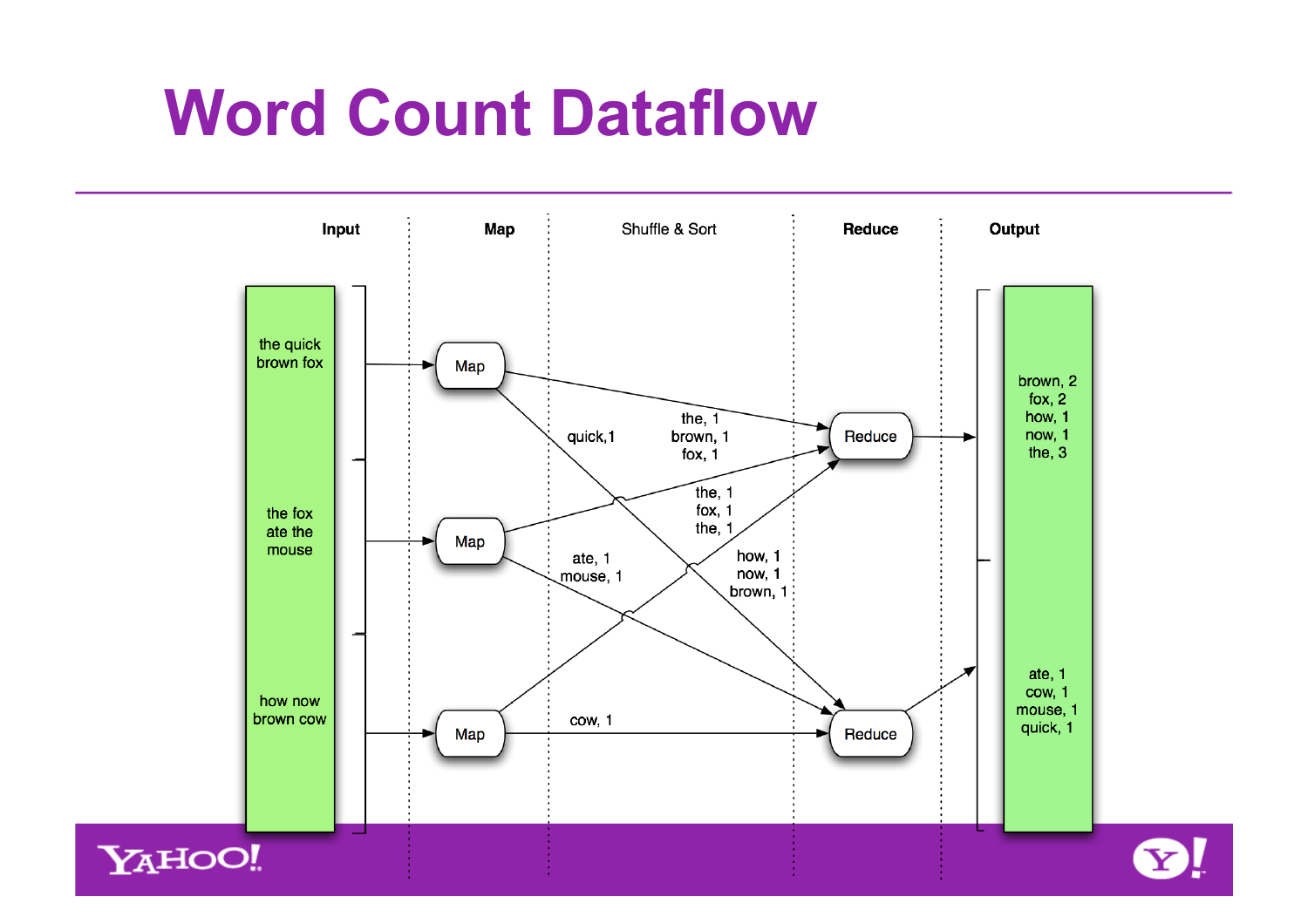# **Configuring a Job**

- Jobs are controlled by configuring *JobConfs*
- JobConfs are maps from attribute names to string value
- The framework defines attributes to control how the job is executed.

conf.set("mapred.job.name", "MyApp");

- Applications can add arbitrary values to the JobConf conf.set("my.string", "foo"); conf.setInteger("my.integer", 12);
- JobConf is available to all of the tasks



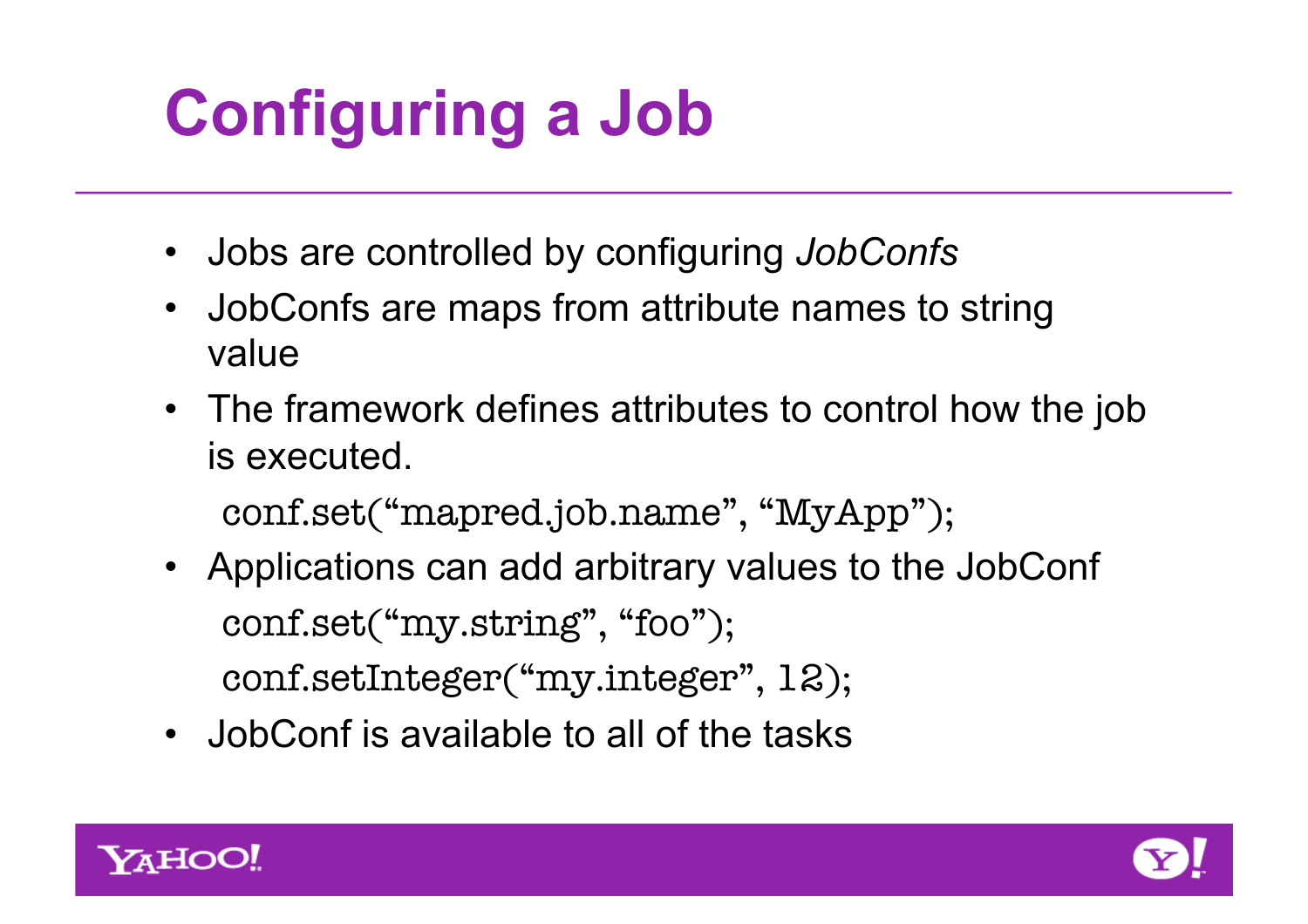# **Putting it all together**

- Create a launching program for your application
- The launching program configures:
	- The *Mapper* and *Reducer* to use
	- The output key and value types (input types are inferred from the *InputFormat)*
	- The locations for your input and output
- The launching program then submits the job and typically waits for it to complete



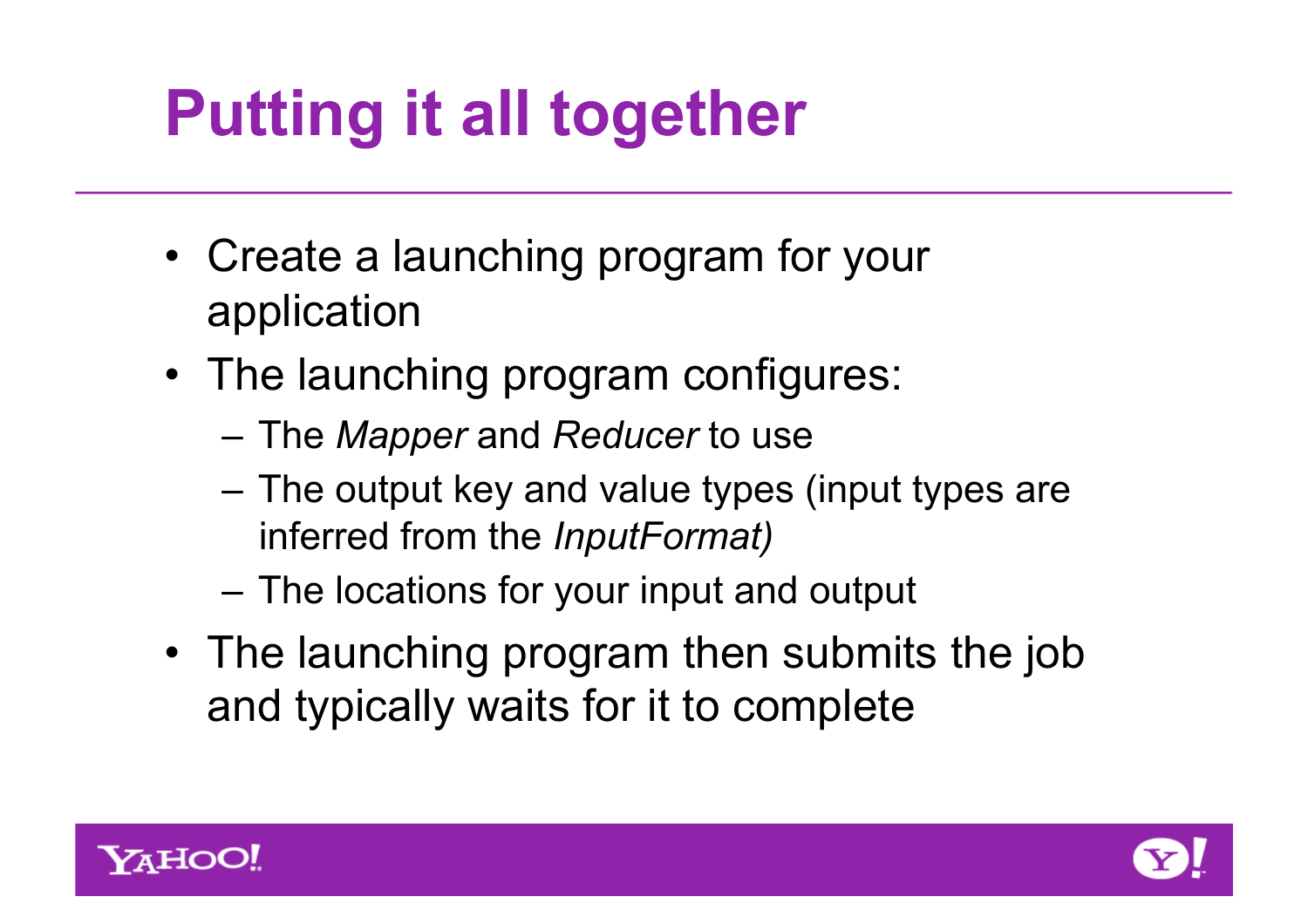### **Putting it all together**

```
public class WordCount { 
…… 
public static void main(String[] args) throws IOException { 
     JobConf conf = new JobConf(WordCount.class); 
     // the keys are words (strings) 
     conf.setOutputKeyClass(Text.class); 
     // the values are counts (ints) 
     conf.setOutputValueClass(IntWritable.class); 
     conf.setMapperClass(MapClass.class); 
     conf.setReducerClass(Reduce.class); 
     conf.setInputPath(new Path(args[0]); 
     conf.setOutputPath(new Path(args[1]); 
     JobClient.runJob(conf);
```
*…..* 



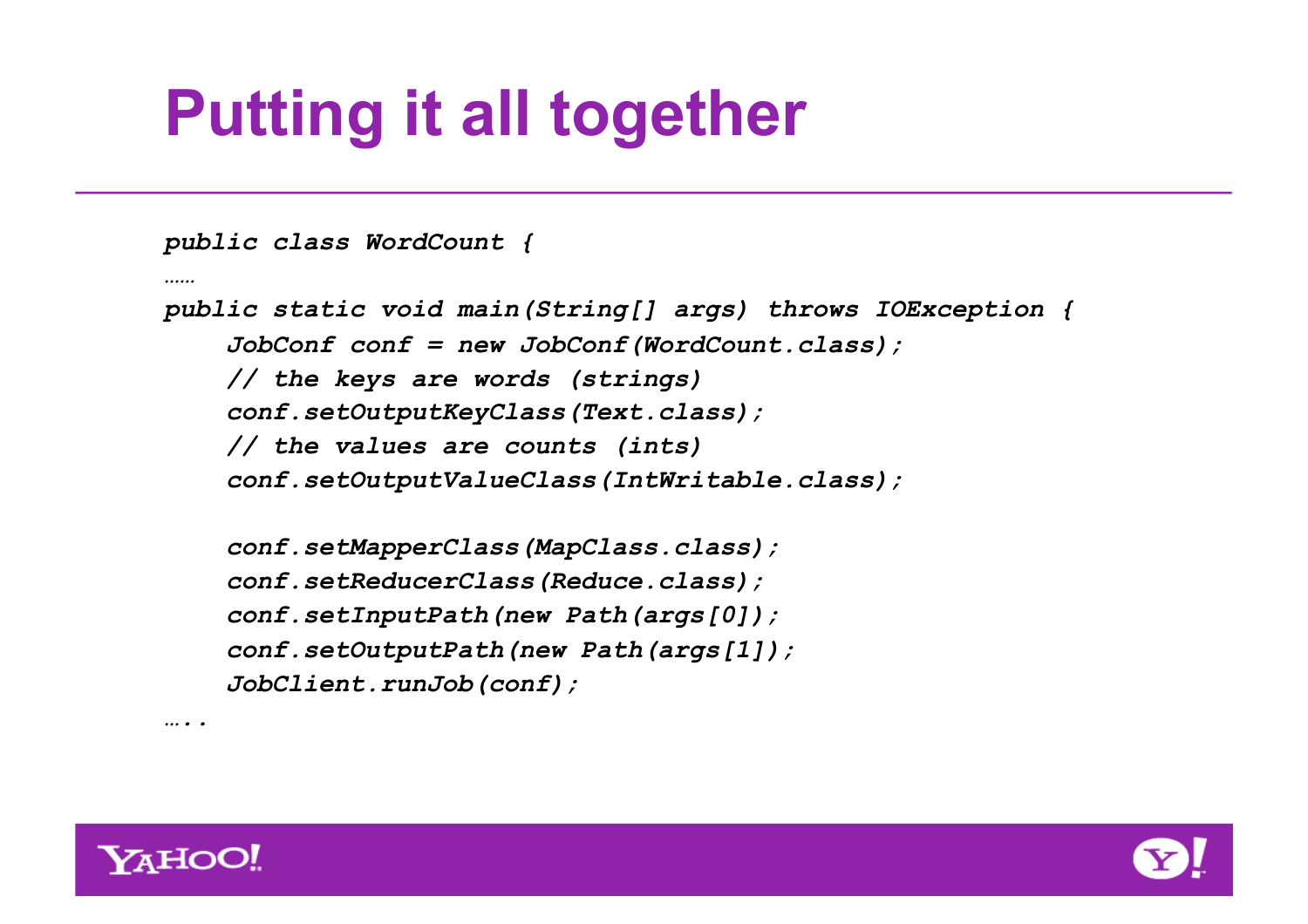# **Some handy tools**

- Input/Output Formats
- Partitioners
- Combiners
- Compression
- Counters
- Speculation
- Zero reduces
- Distributed File Cache
- Tool



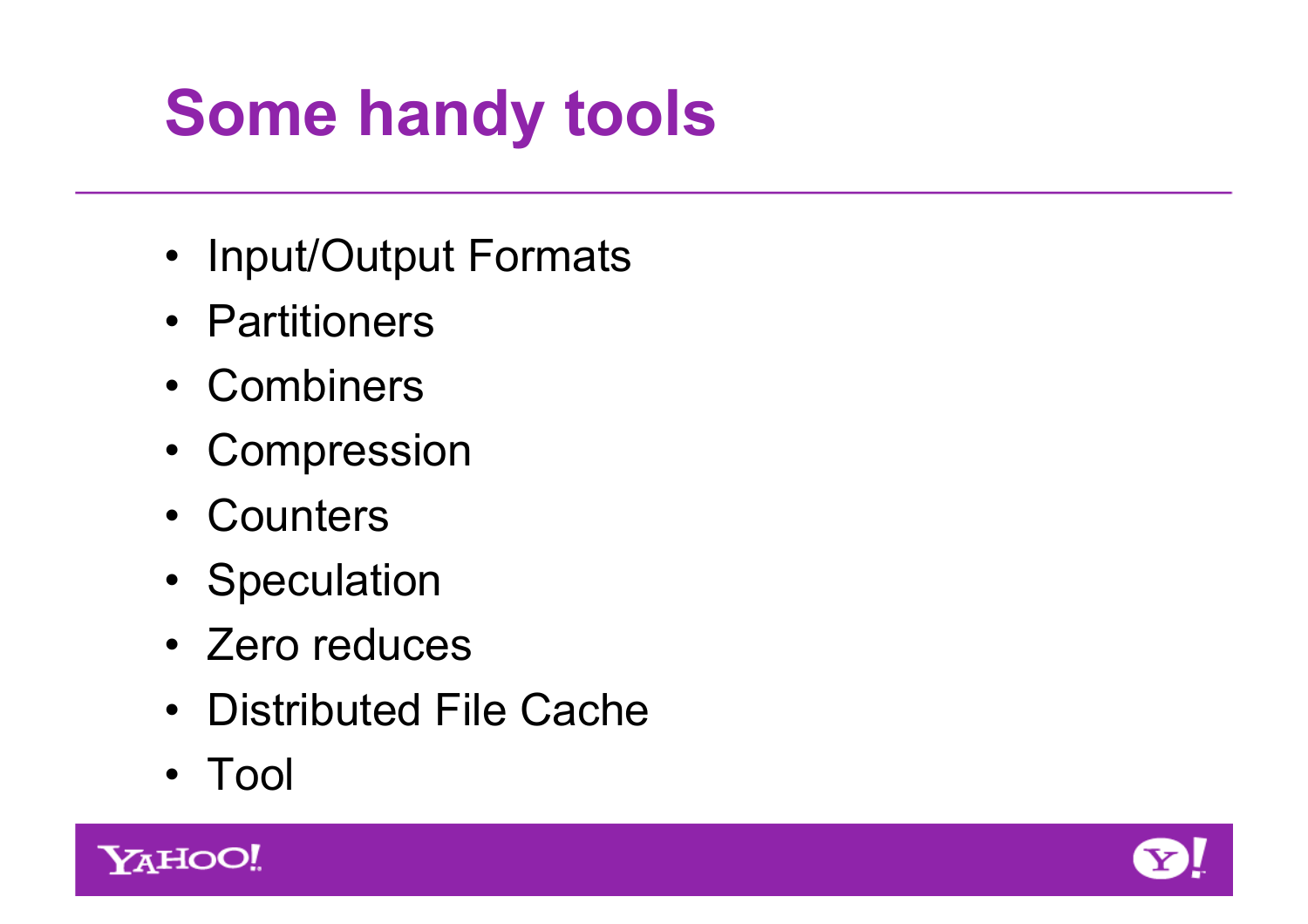# **Input and Output Formats**

- A Map/Reduce may specify how it's input is to be read by specifying an *InputFormat* to be used
- A Map/Reduce may specify how it's output is to be written by specifying an *OutputFormat* to be used
- These default to *TextInputFormat* and *TextOutputFormat,* which process line-based text data
- Another common choice is SequenceFileInputFormat and SequenceFileOutputFormat for binary data
- These are file-based, but they are not required to be



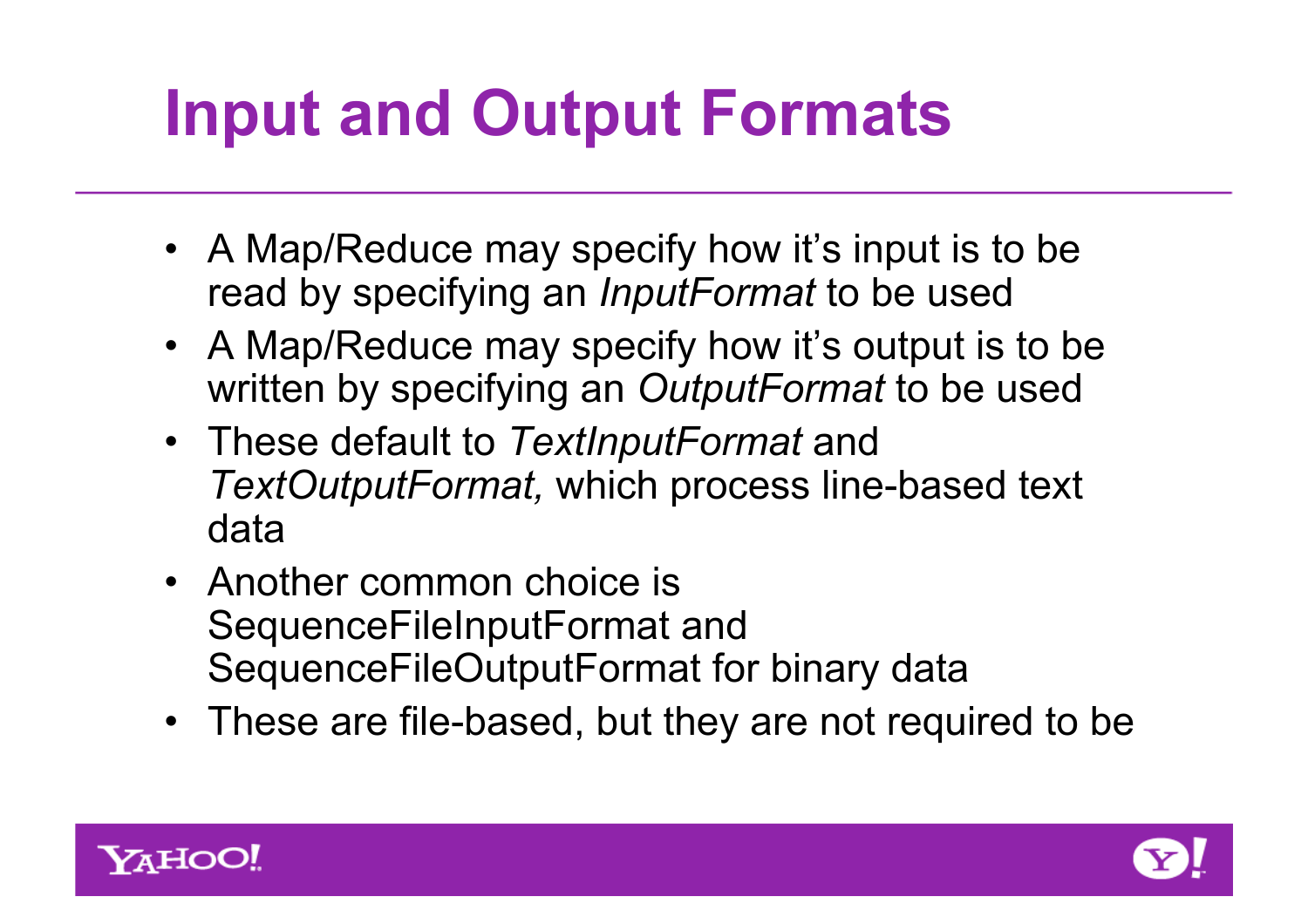# **Input -> InputSplits**

- Input specified as collection of paths (typically on HDFS)
- JobClient asks the specified InputFormat to provide description of splits
- Default: FileSplit
	- Each split is approximately DFS's block
		- mapred.min.split.size overrides this
	- Gzipped files are not split
	- A "split" does not cross file boundary
- Number of Splits = Number of Map tasks



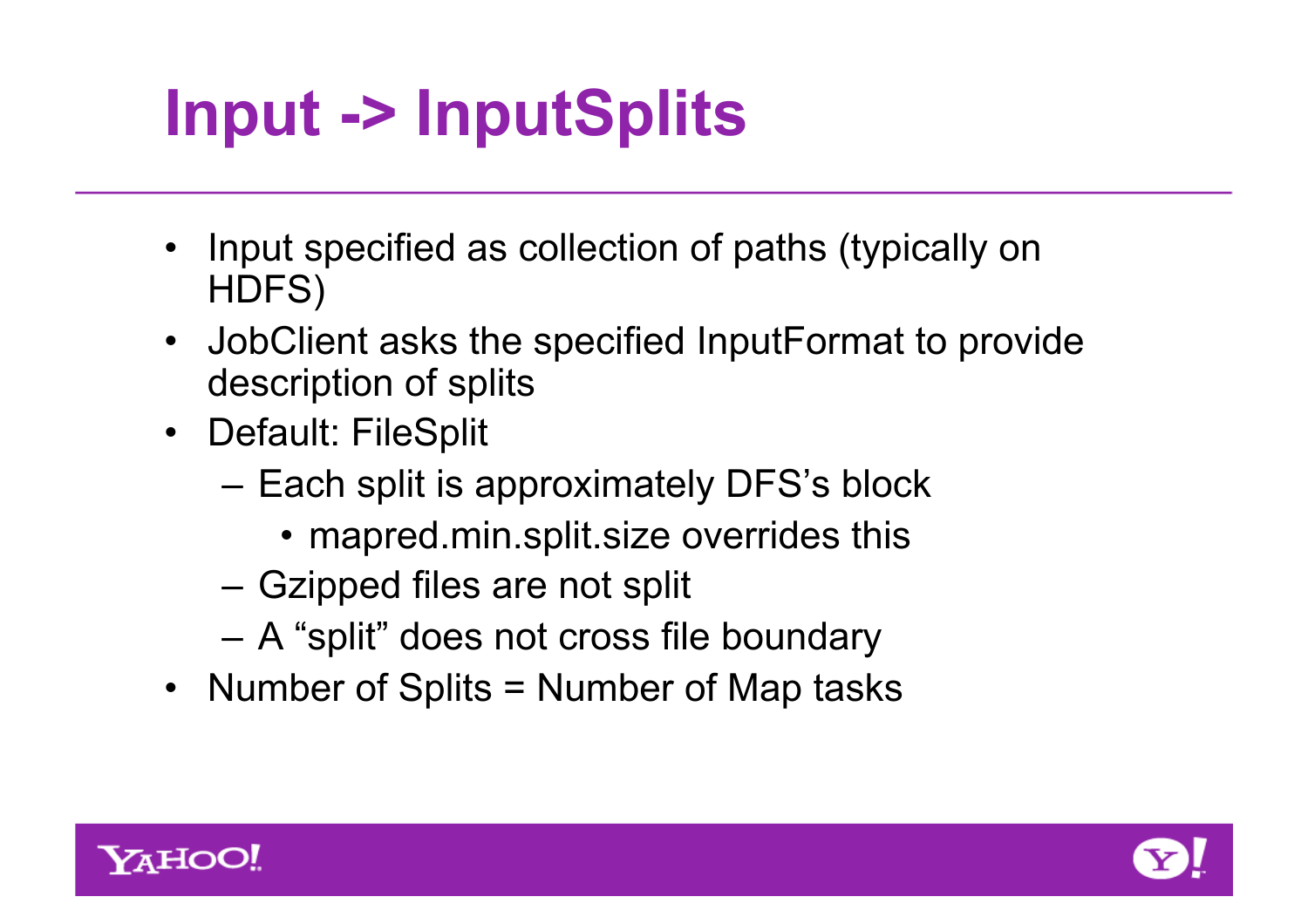### **InputSplit -> RecordReader**

- Record =  $(Key,$ Value)
- InputFormat
	- TextInputFormat
	- Unless 1st, ignore all before 1st separator
	- Read-ahead to next block to complete last record









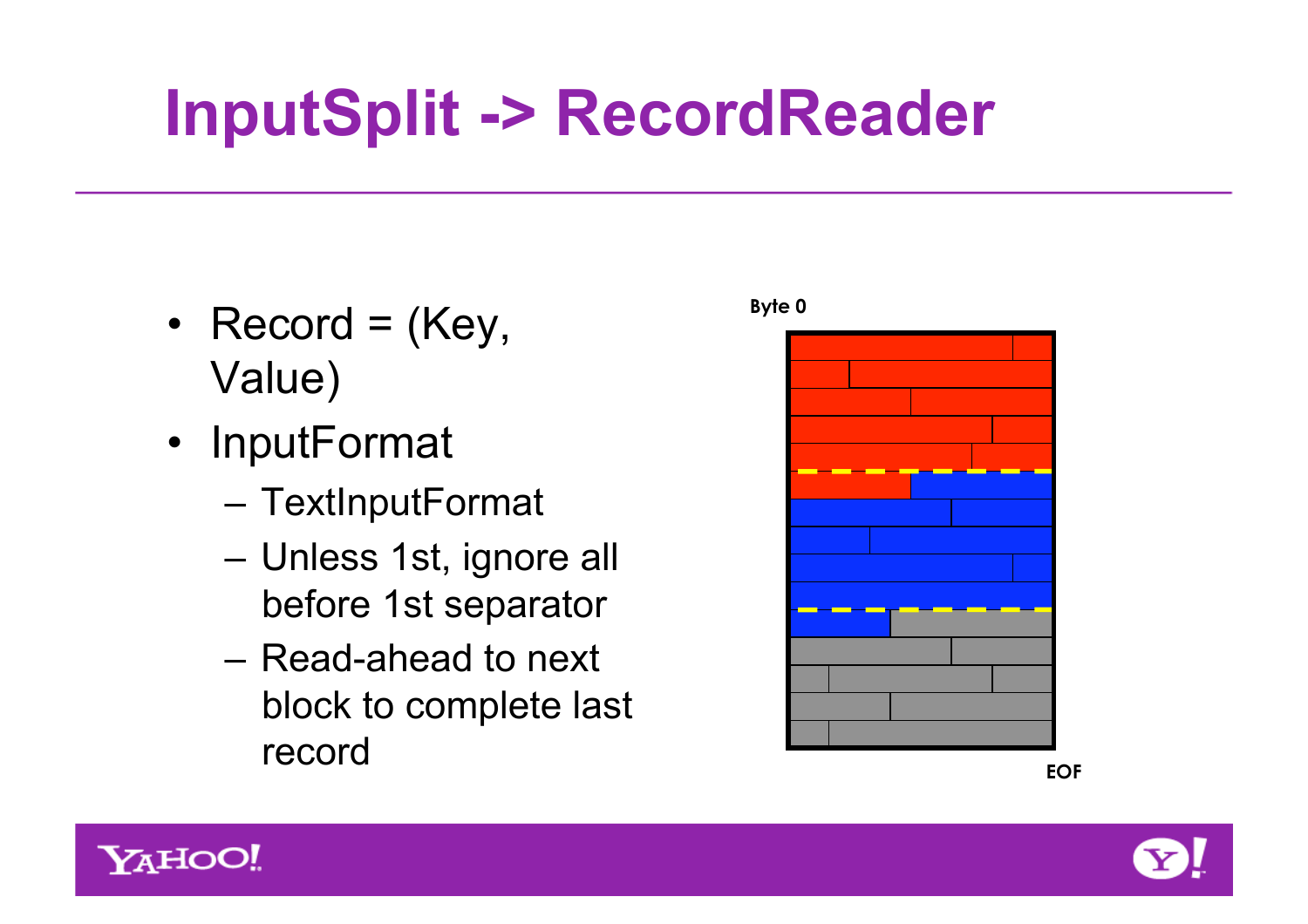# **How many Maps and Reduces**

#### $*$  Maps

- Usually as many as the number of HDFS blocks being processed, this is the default
- **Else the number of maps can be specified as a hint**
- **The number of maps can also be controlled by** specifying the *minimum split size*
- $*$  The actual sizes of the map inputs are computed by: *max(min(block\_size, data/#maps), min\_split\_size)*

#### $*$ Reduces

Unless the amount of data being processed is small *0.95\*num\_nodes\*mapred.tasktracker.tasks.maximum*



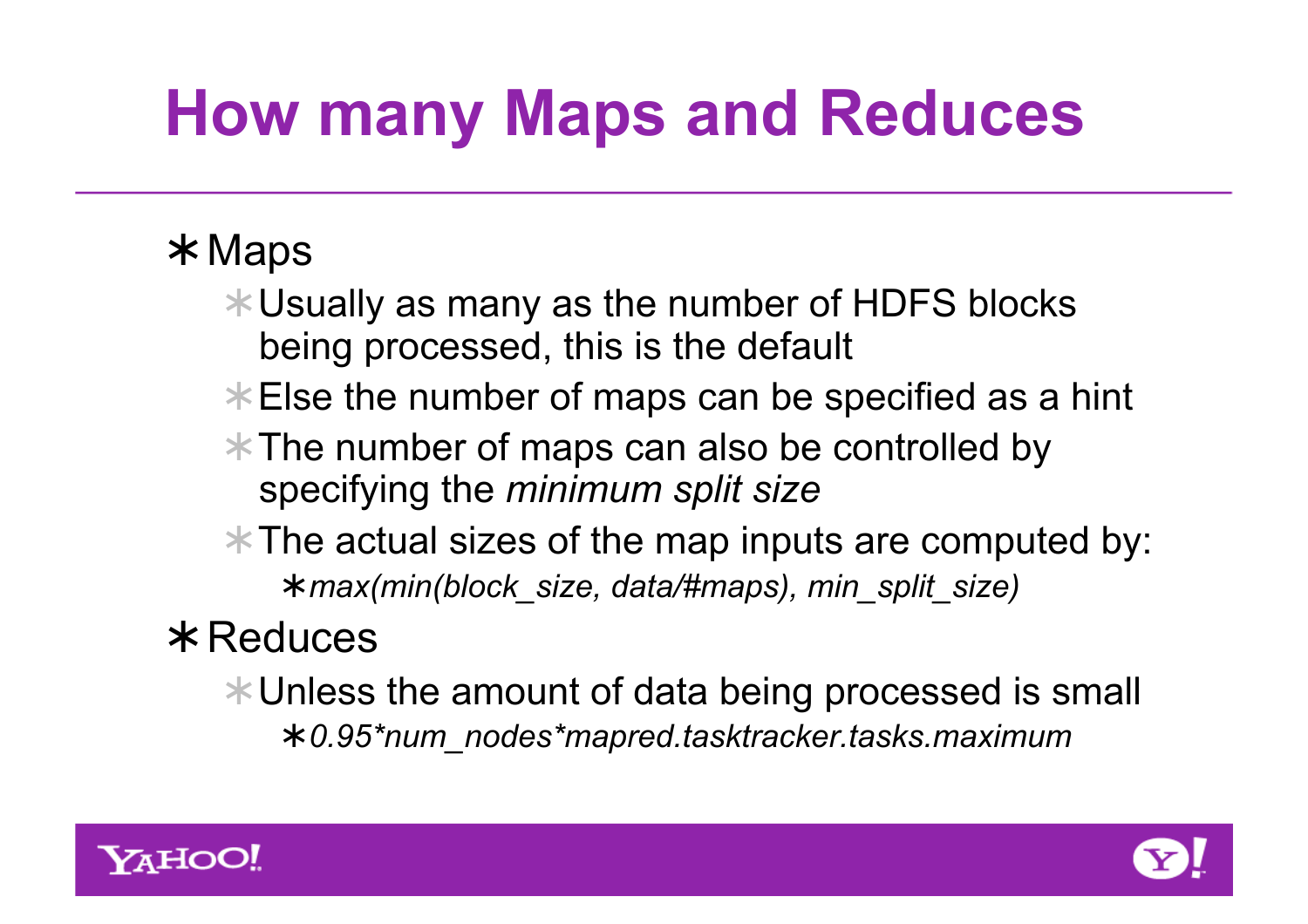### **Example: Parameter Sweeps**

- Usually an external program processes a file based on command-line parameters
- E.g. ./prog in.txt –params="0.1,0.3,0.7" – Produces out.txt
- Objective: Run several instances of "prog" for varying parameters over parameter space
- Number of Mappers =Number of different combinations of these parameters



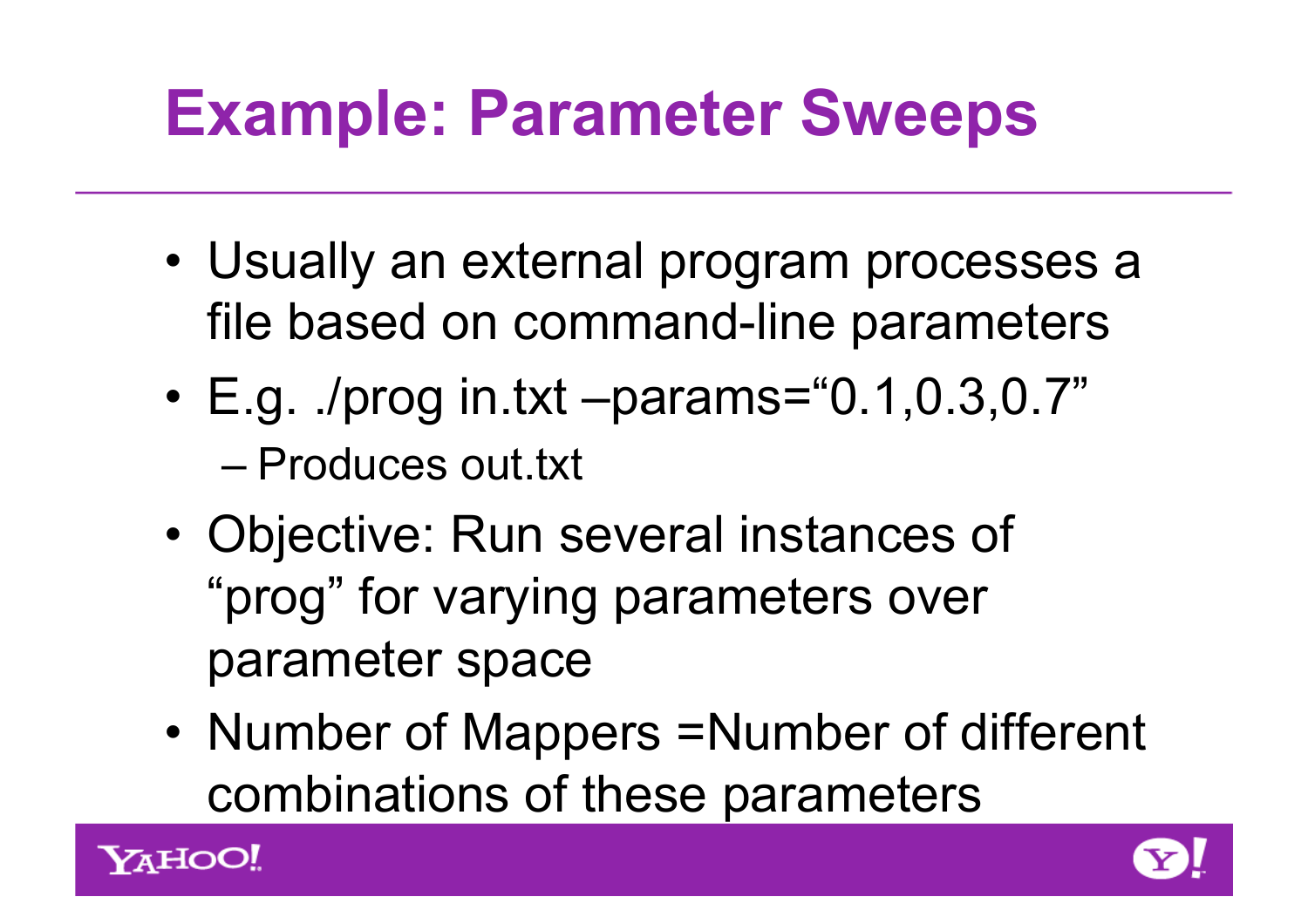#### **Partitioners**

- Partitioners are application code that define how keys are assigned to reduces
- Default partitioning spreads keys evenly, but randomly
	- Uses key.hashCode() % num\_reduces
- Custom partitioning is often required, for example, to produce a total order in the output
	- Should implement *Partitioner* interface
	- Set by calling conf.setPartitionerClass(MyPart.class)
	- To get a total order, sample the map output keys and pick values to divide the keys into roughly equal buckets and use that in your partitioner



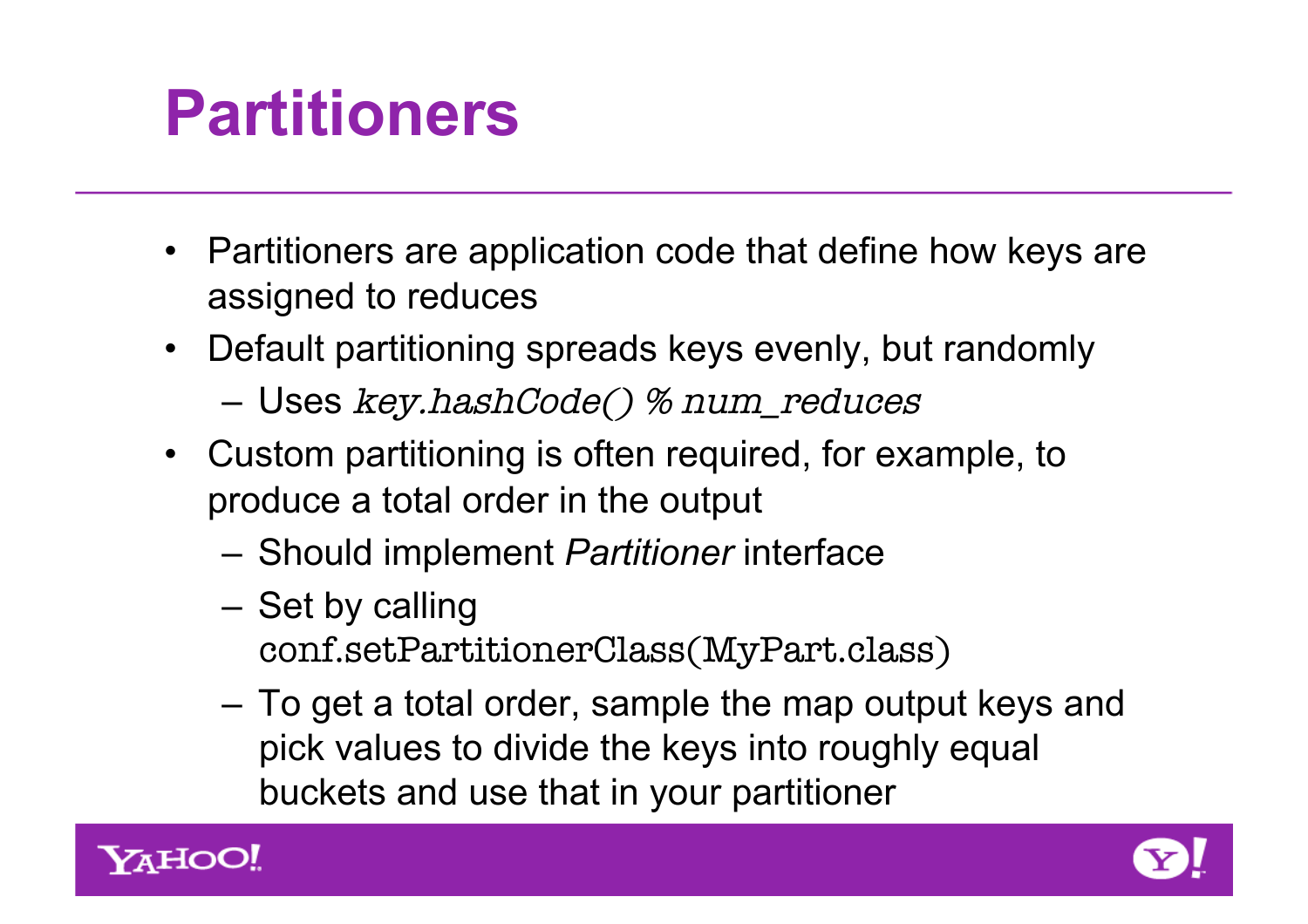### **Partitioner**

- Default partitioner evenly distributes records
	- hashcode(key) mod NR
- Partitioner could be overridden
	- When Value should also be considered
		- a single key, but values distributed
	- When a partition needs to obey other semantics
		- Al URLs from a domain should be in the same file
- Interface Partitioner
	- int getPartition(K, V, nPartitions)



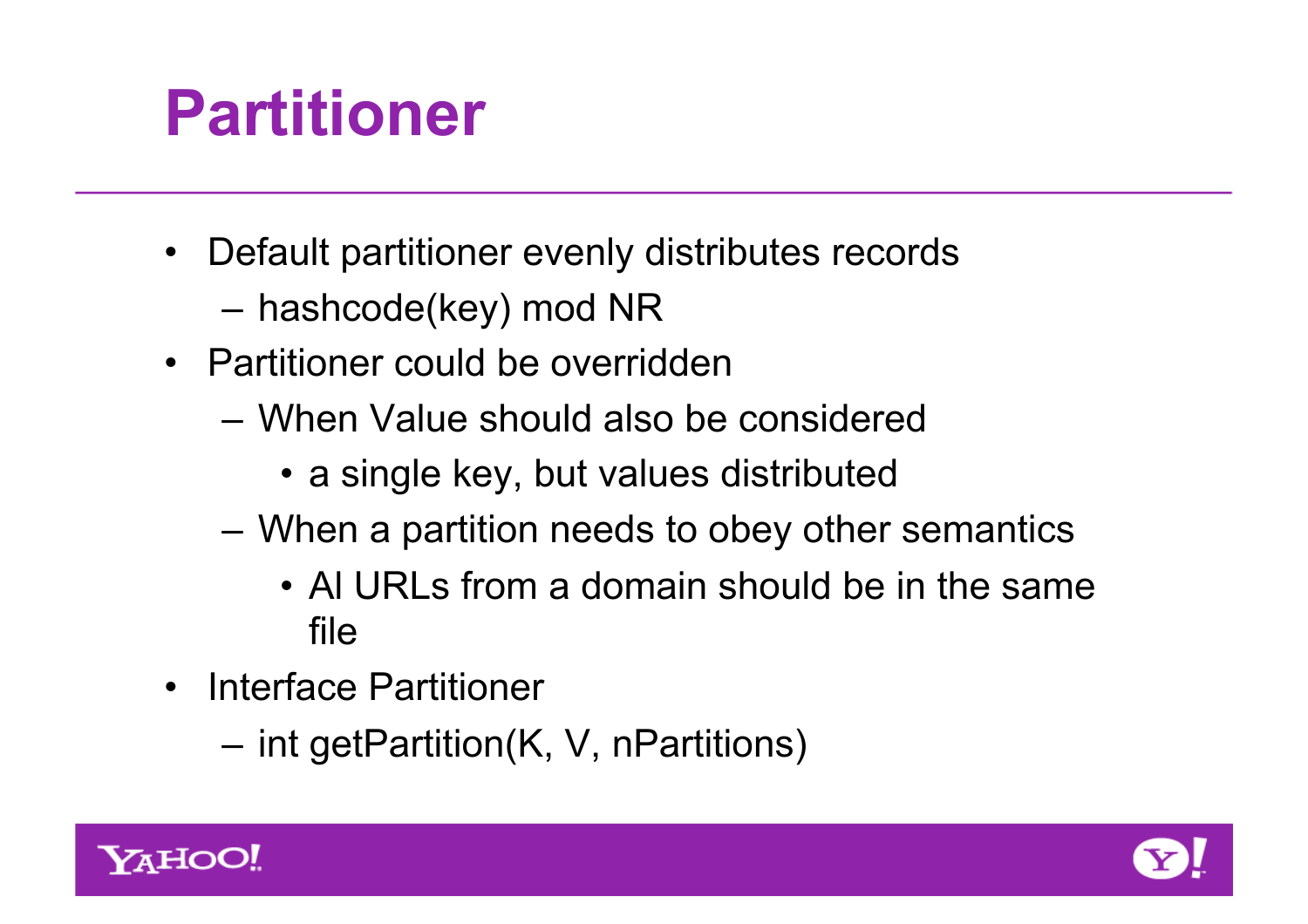# **Producing Fully Sorted Output**

- By default each reducer gets input sorted on key
- Typically reducer output order is the same as input
- Each part file is sorted
- How to make sure that Keys in part i are all less than keys in part i+1 ?
- Fully sorted output



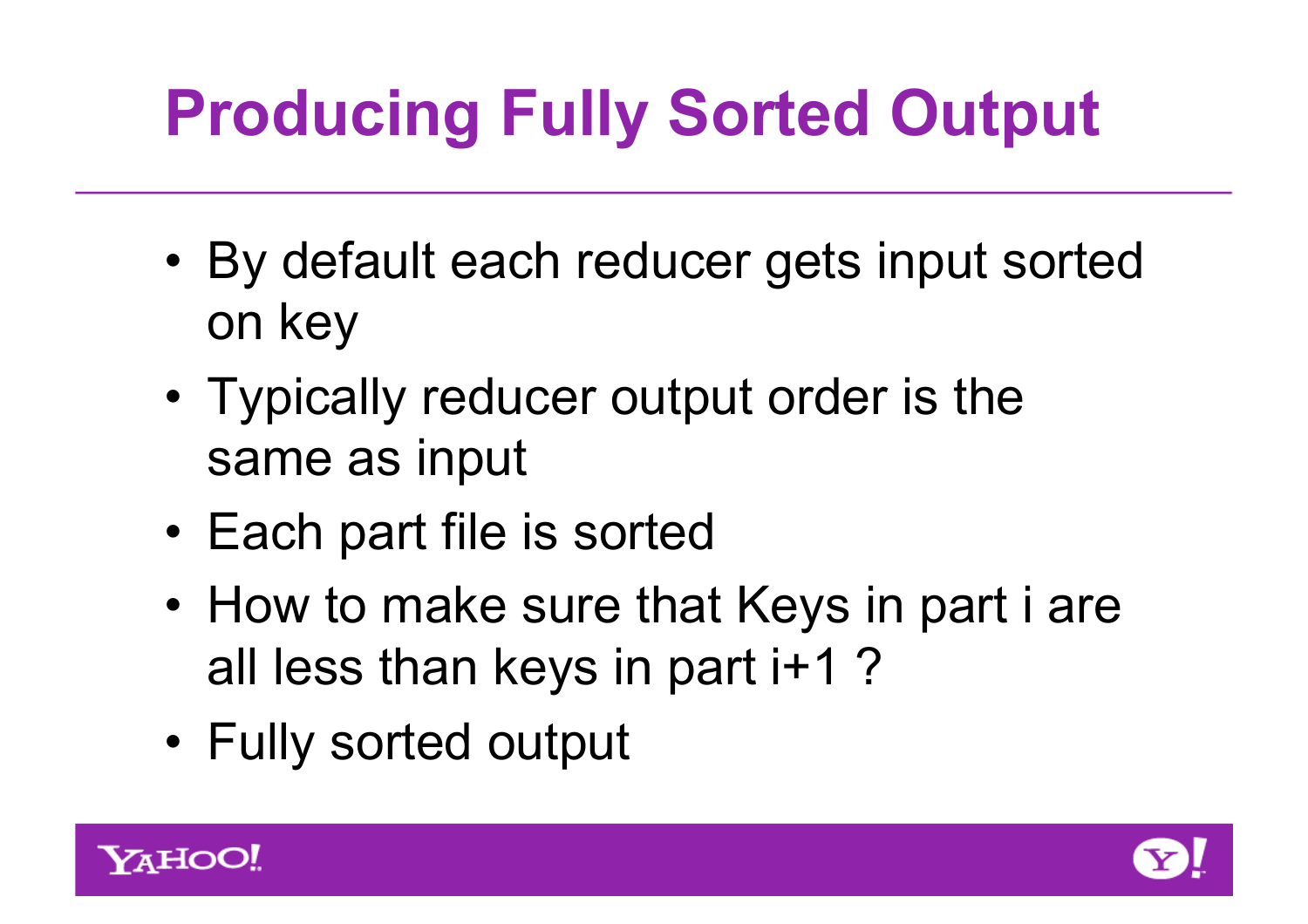# **Fully sorted output (contd.)**

- Simple solution: Use single reducer
- But, not feasible for large data
- Insight: Reducer input also must be fully sorted
- Key to reducer mapping is determined by partitioner
- Design a partitioner that implements fully sorted reduce input
	- sample the map output keys and pick values to divide the keys into roughly equal buckets and use that in your partitioner



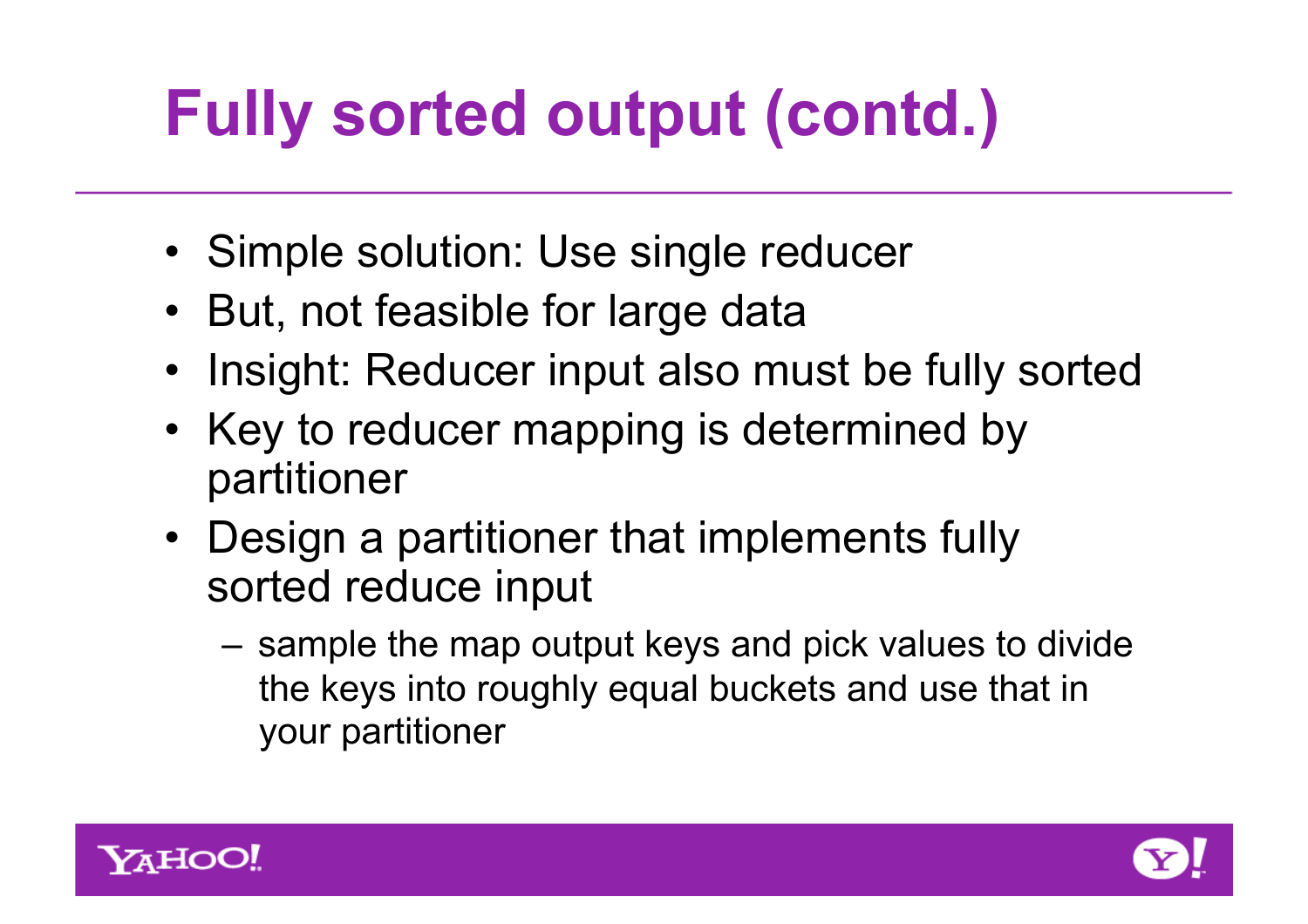#### **Performance Analysis of Map-Reduce**

- MR performance requires
	- Maximizing Map input transfer rate
	- Pipelined writes from Reduce
	- Small intermediate output
	- Opportunity to Load Balance



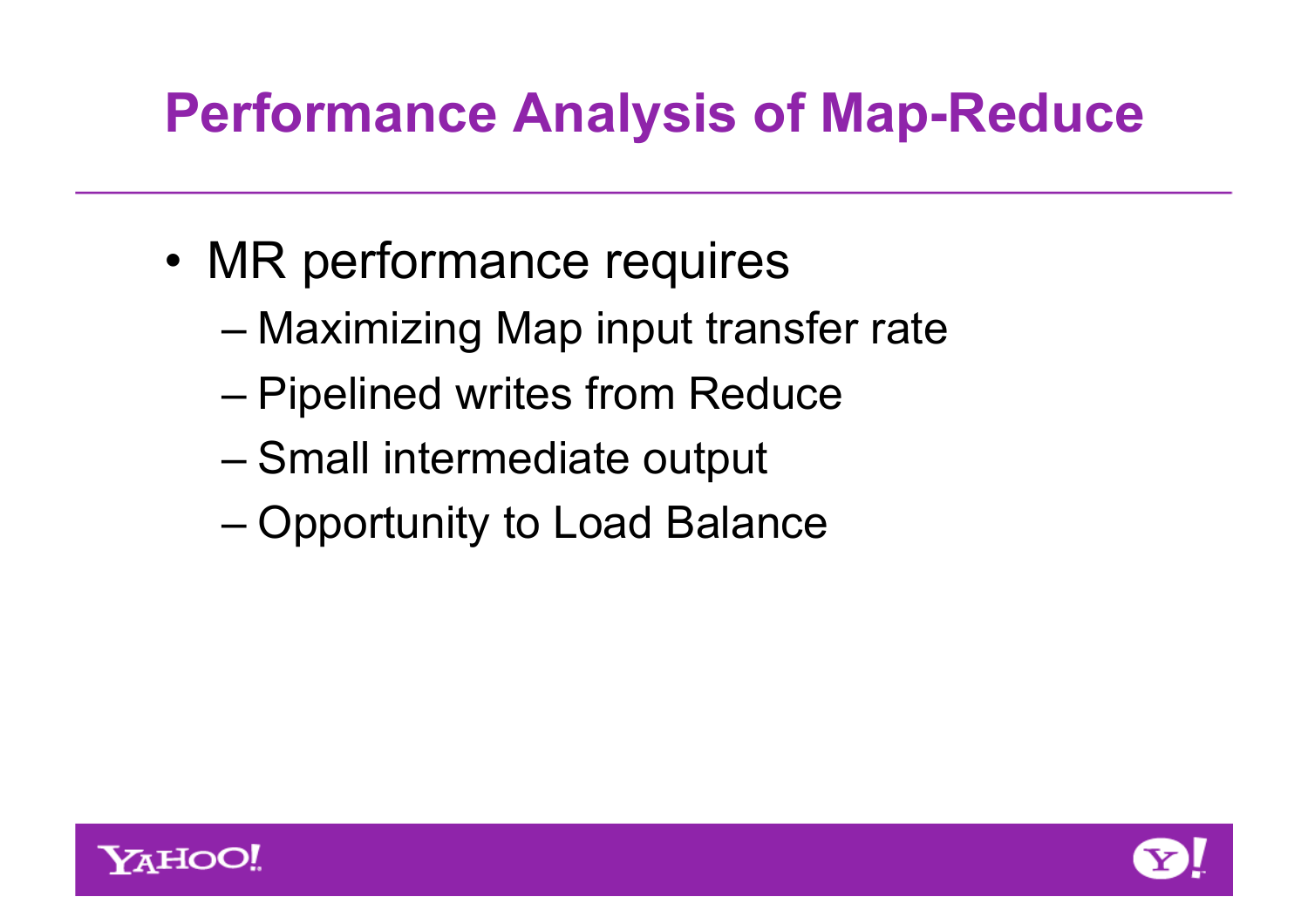# **Map Input Transfer Rate**

- Input locality
	- HDFS exposes block locations
	- Each map operates on one block
- Efficient decompression
	- More efficient in Hadoop 0.18
- Minimal deserialization overhead
	- Java serialization is very verbose
	- Use Writable/Text



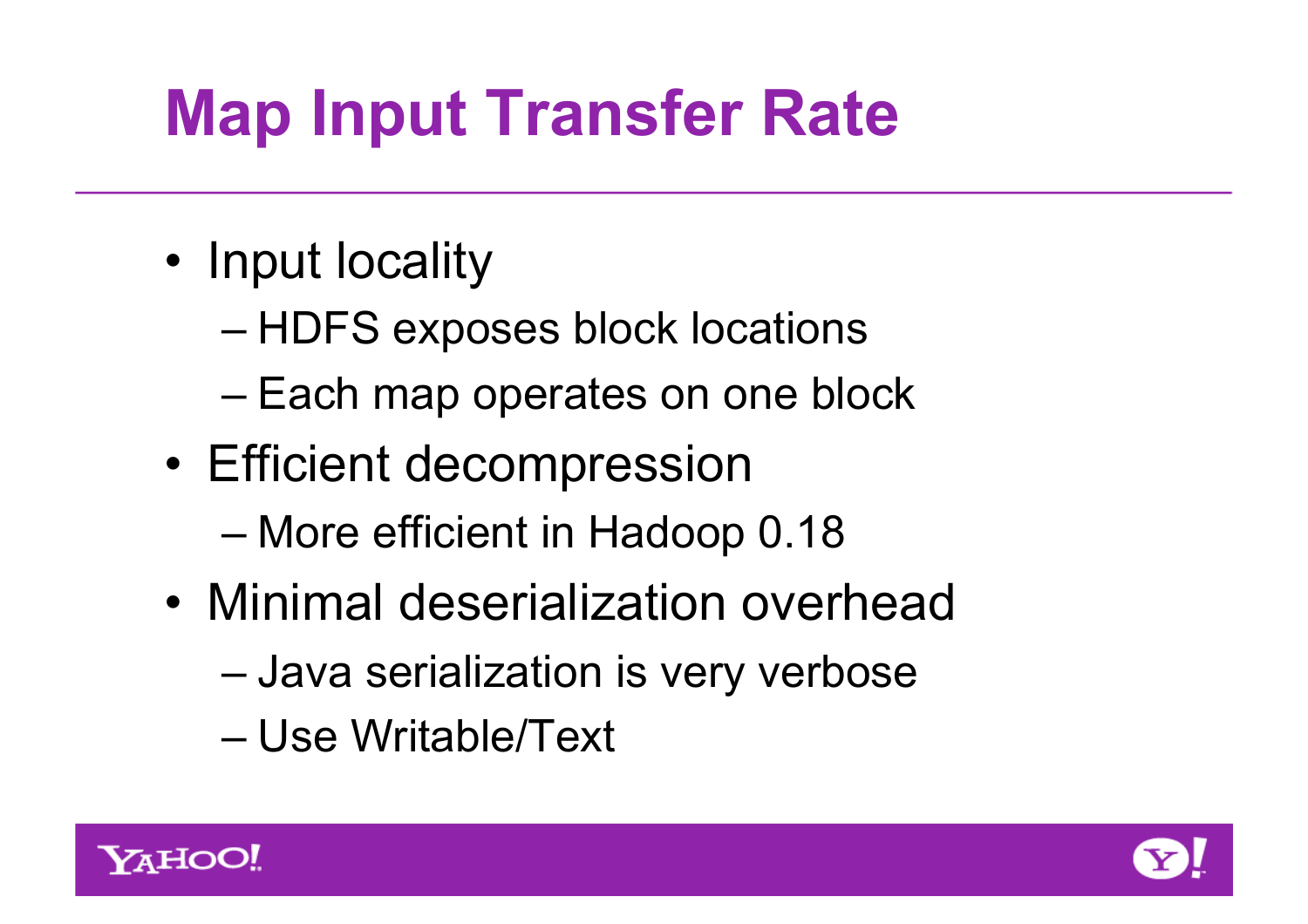## **A Counter Example**

- Bob wanted to count lines in text files totaling several terabytes
- He used
	- Identity Mapper (input copied directly to output)
	- A single Reducer that counts the lines and outputs the total
- What is he doing wrong?
- This really happened!
- Take home message is that Hadoop is **powerful** and can be dangerous in the wrong hands…



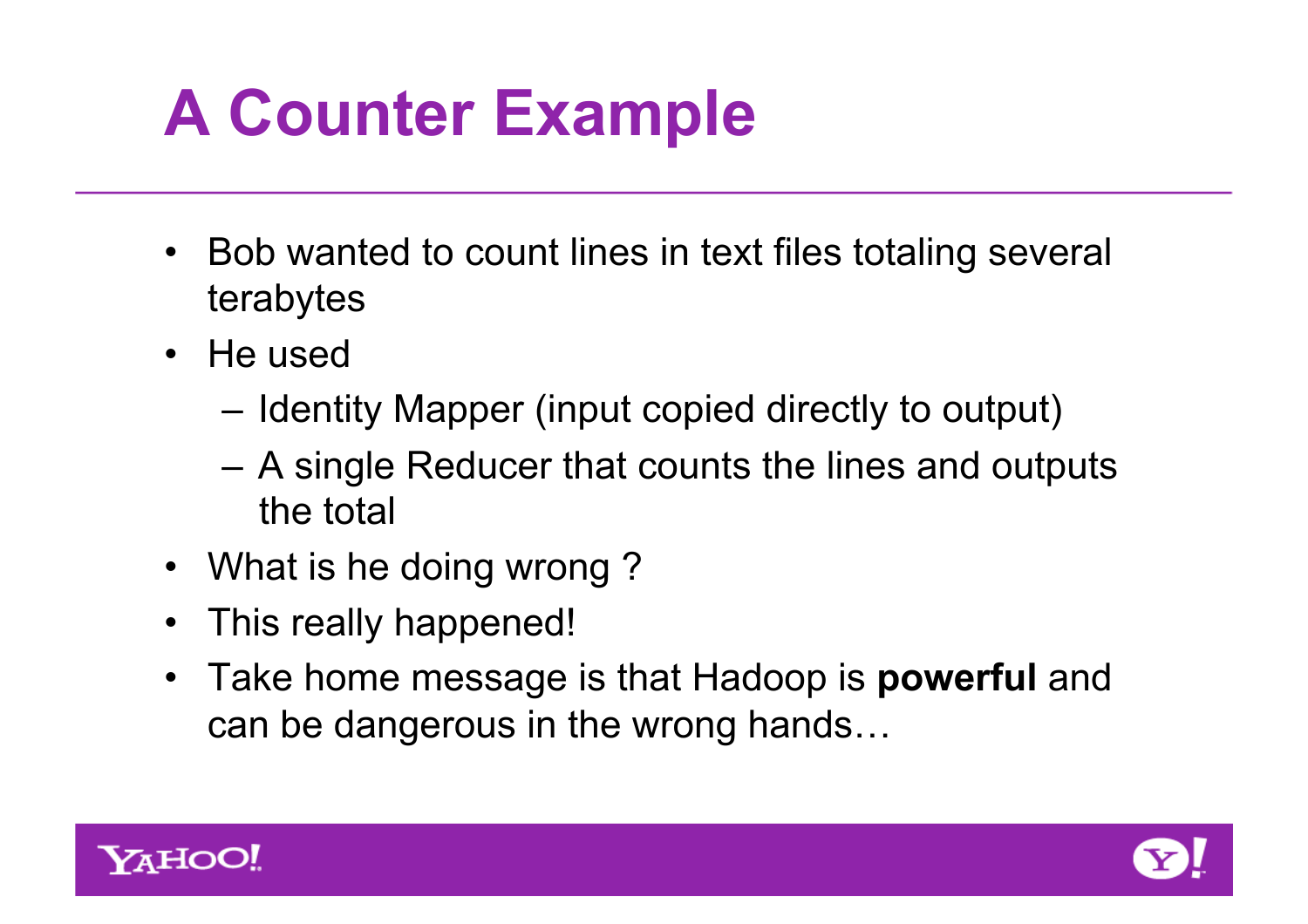### **Intermediate Output**

- Almost always the most expensive component
	- M \* R Transfers over the network
	- Merging and Sorting
- How to improve performance:
	- Avoid shuffling/sorting if possible
	- Minimize redundant transfers
	- Compress



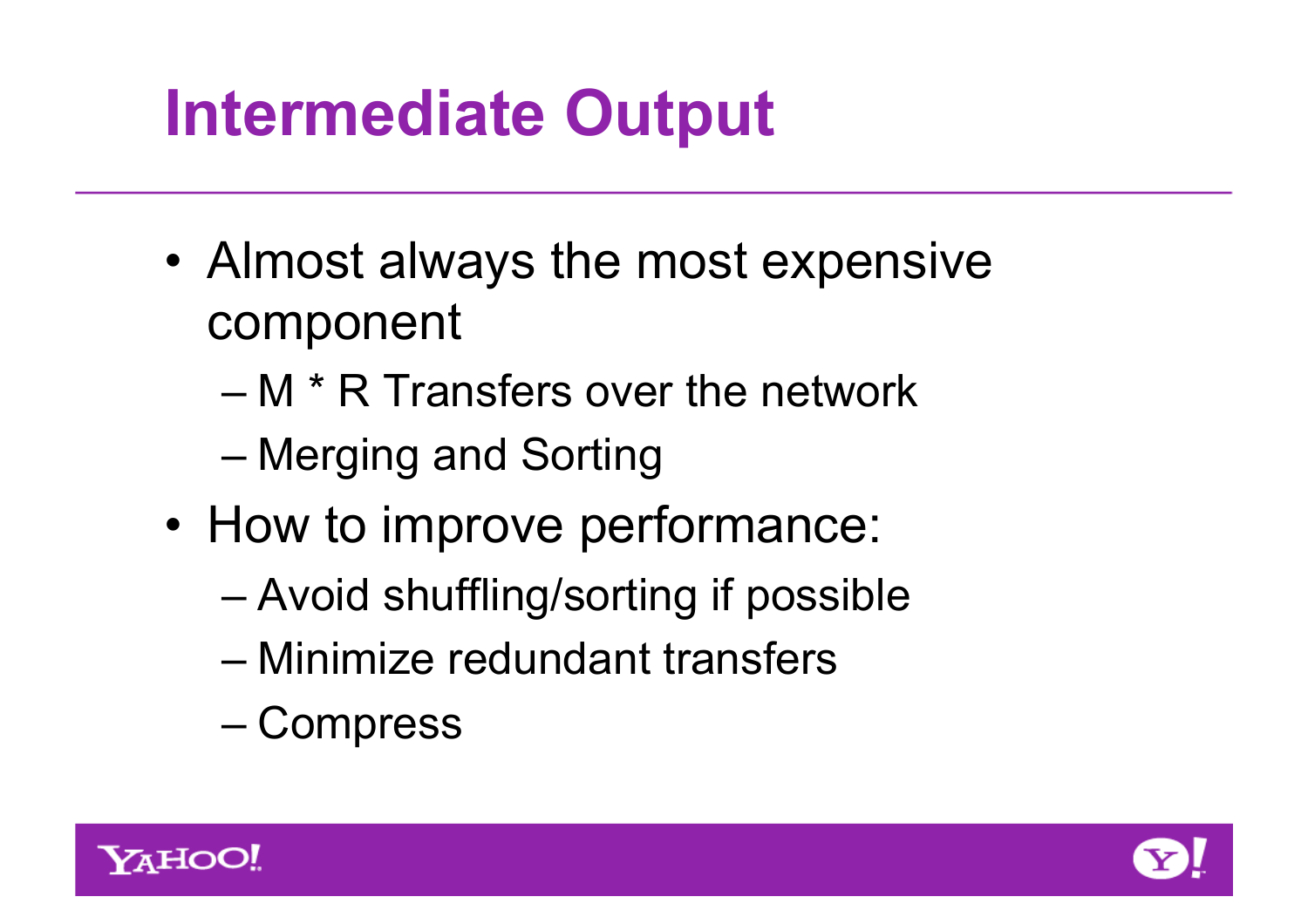# **Avoid shuffling/sorting**

- Set number of reducers to zero
	- Known as map-only computations
	- Filters, Projections, Transformations
- Beware of number of files generated
	- Each map task produces a part file
	- Make map produce equal number of output files as input files
		- How?



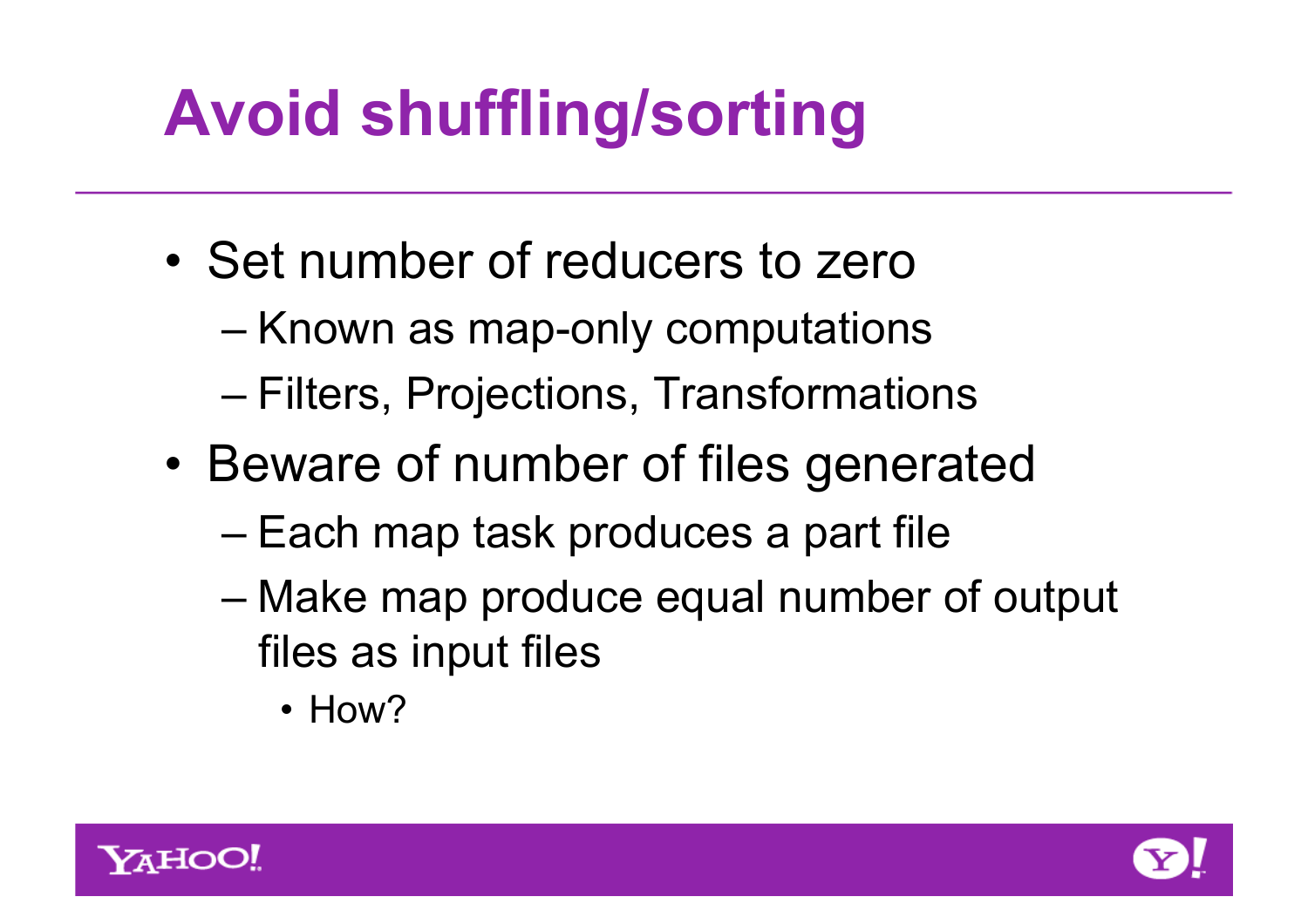### **Combiners**

- When *maps* produce many repeated keys
	- It is often useful to do a local aggregation following the *map*
	- Done by specifying a *Combiner*
	- Goal is to decrease size of the transient data
	- Combiners have the same interface as Reduces, and often are the same class.
	- Combiners must **not** have side effects, because they run an indeterminate number of times.
	- In *WordCount*,

conf.setCombinerClass(Reduce.class);



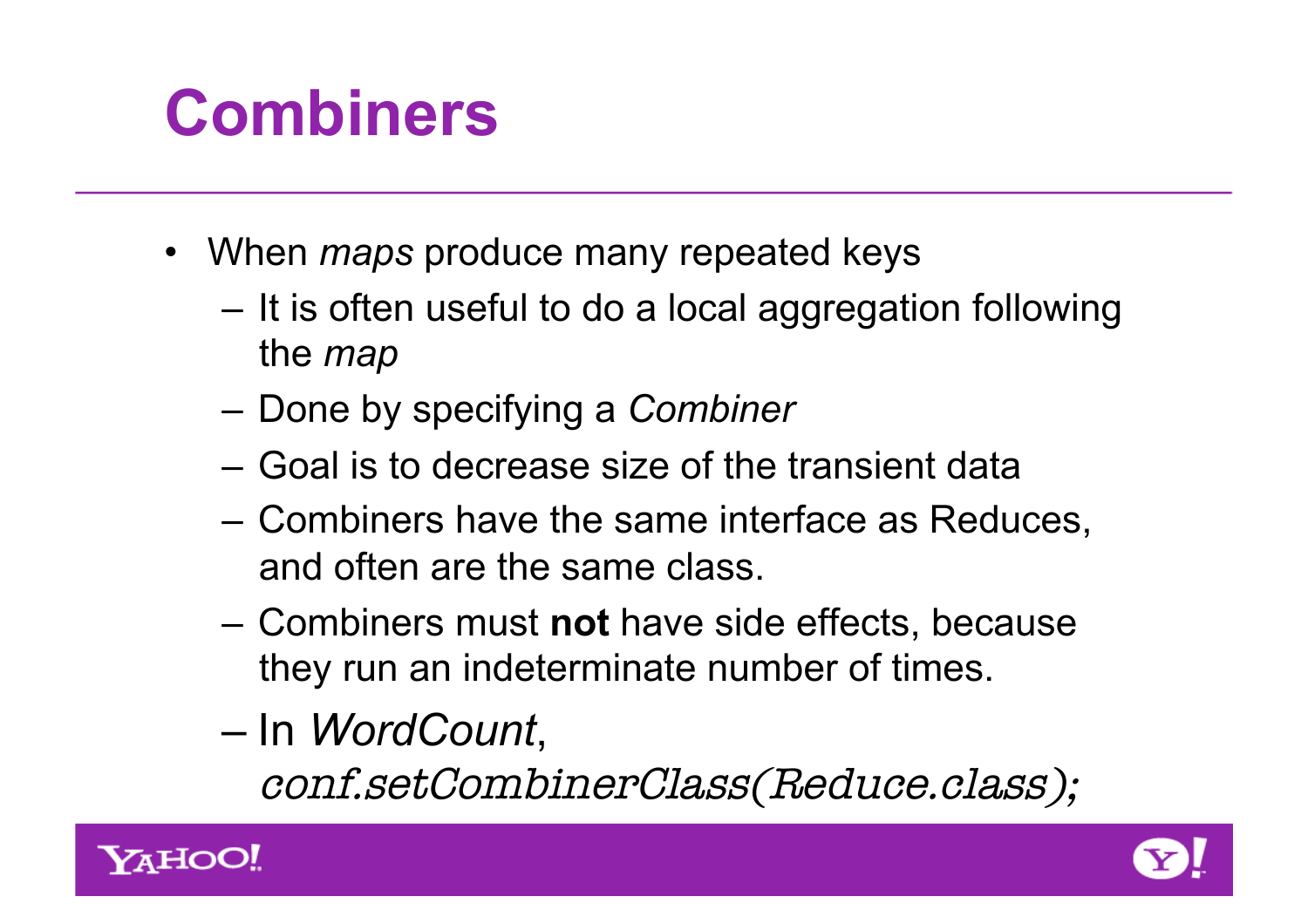### **Compression**

- Compressing the outputs and intermediate data will often yield huge performance gains
	- Can be specified via a configuration file or set programatically
	- Set *mapred.output.compress* to *true* to compress job output
	- Set *mapred.compress.map.output* to *true* to compress map outputs
- Compression Types *(mapred.output.compression.type)*
	- "block" Group of keys and values are compressed together
	- "record" Each value is compressed individually
	- Block compression is almost always best
- Compression Codecs *(mapred(.map)?.output.compression.codec)*
	- Default (zlib) slower, but more compression
	- LZO faster, but less compression



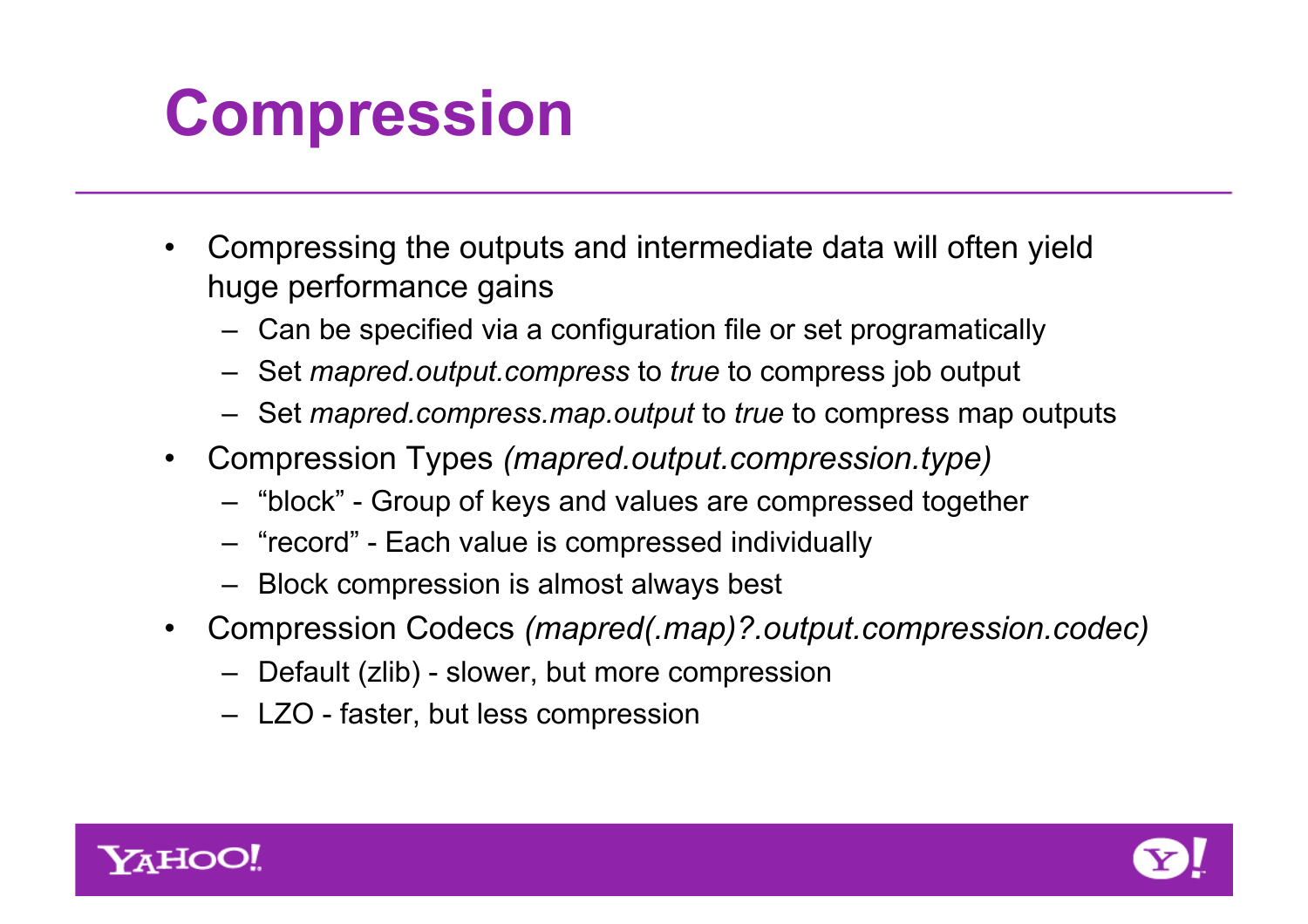# **Opportunity to Load Balance**

- Load imbalance inherent in the application
	- Imbalance in input splits
	- Imbalance in computations
	- Imbalance in partition sizes
- Load imbalance due to heterogeneous hardware
	- Over time performance degradation
- Give Hadoop an opportunity to do loadbalancing



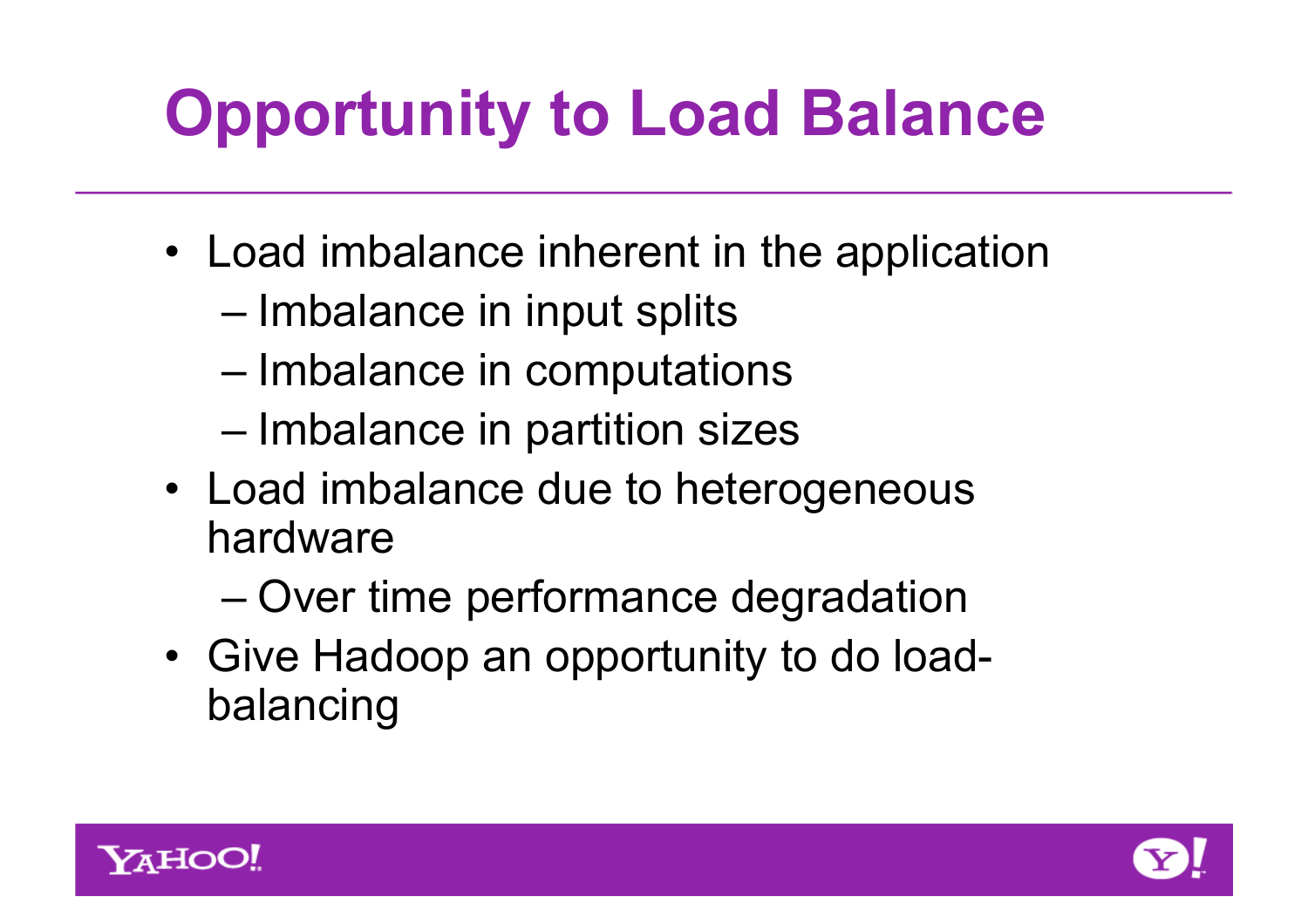# **Configuring Task Slots**

- mapred.tasktracker.map.tasks.maximum
- mapred.tasktracker.reduce.tasks.maximum
- Tradeoffs:
	- Number of cores
	- Amount of memory
	- Number of local disks
	- Amount of local scratch space
	- Number of processes
- Also consider resources consumed by Tasktracker & Datanode



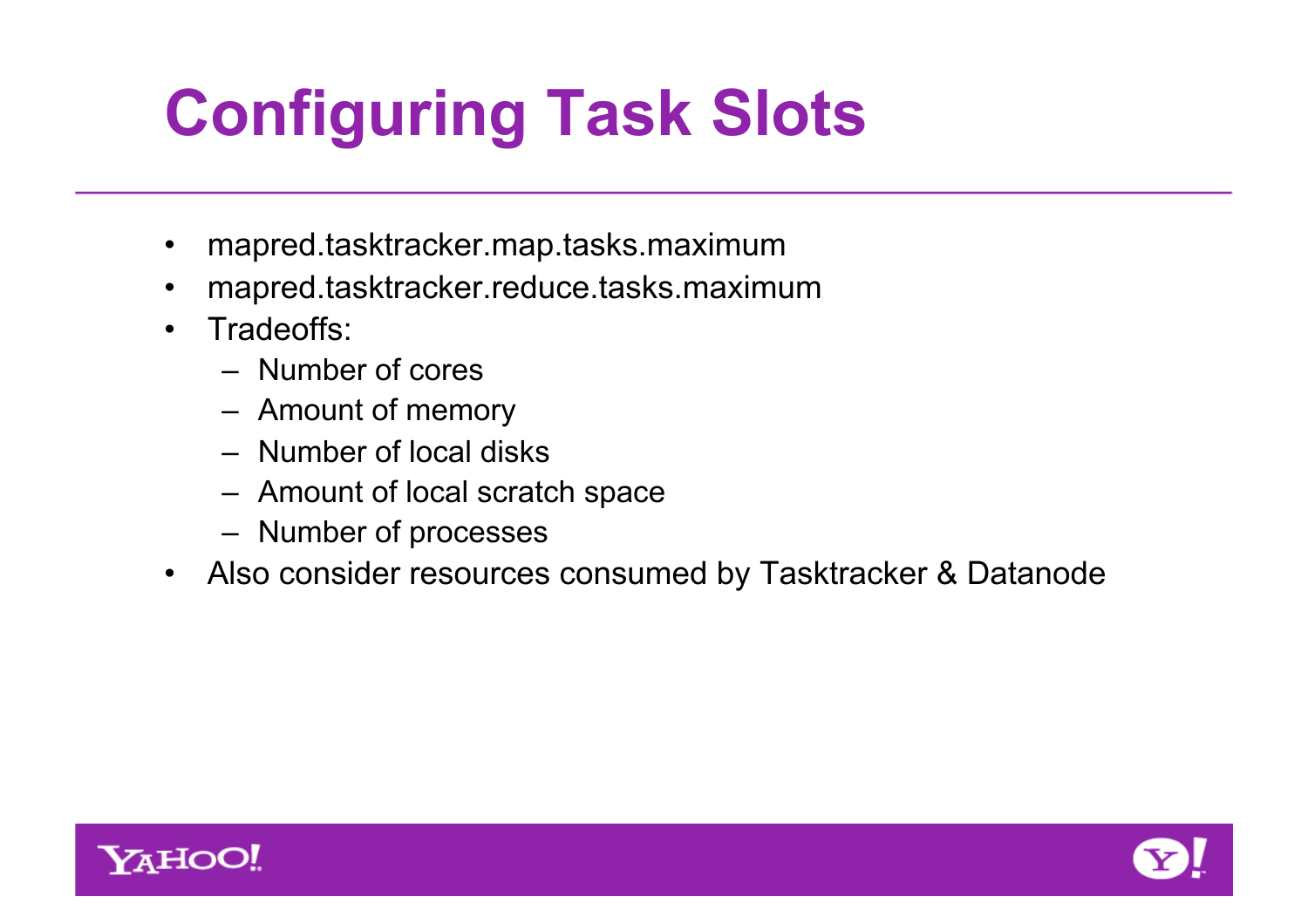### **Speculative execution**

- The framework can run multiple instances of slow tasks
	- Output from instance that finishes first is used
	- Controlled by the configuration variable *mapred.speculative.execution*
	- Can dramatically bring in long tails on jobs



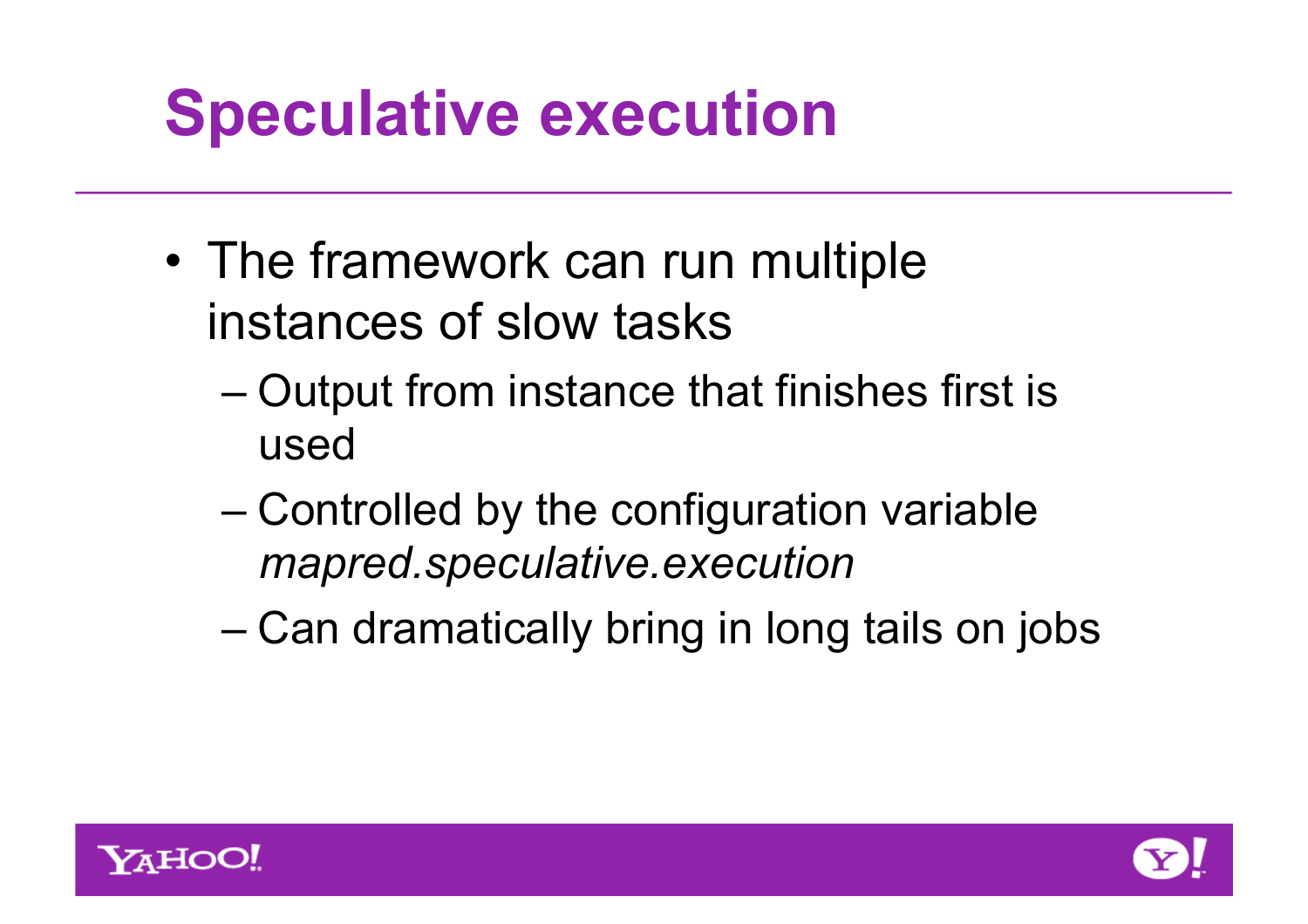### **Performance Summary**

**\*Is your input splittable?** 

Gzipped files are NOT splittable

Are partitioners uniform?

Buffering sizes (especially io.sort.mb)

Do you need to Reduce?

**\*Only use singleton reduces for very small** data

Use Partitioners and cat to get a total order

**\*Memory usage** 

**\*Please do not load all of your inputs into** memory!



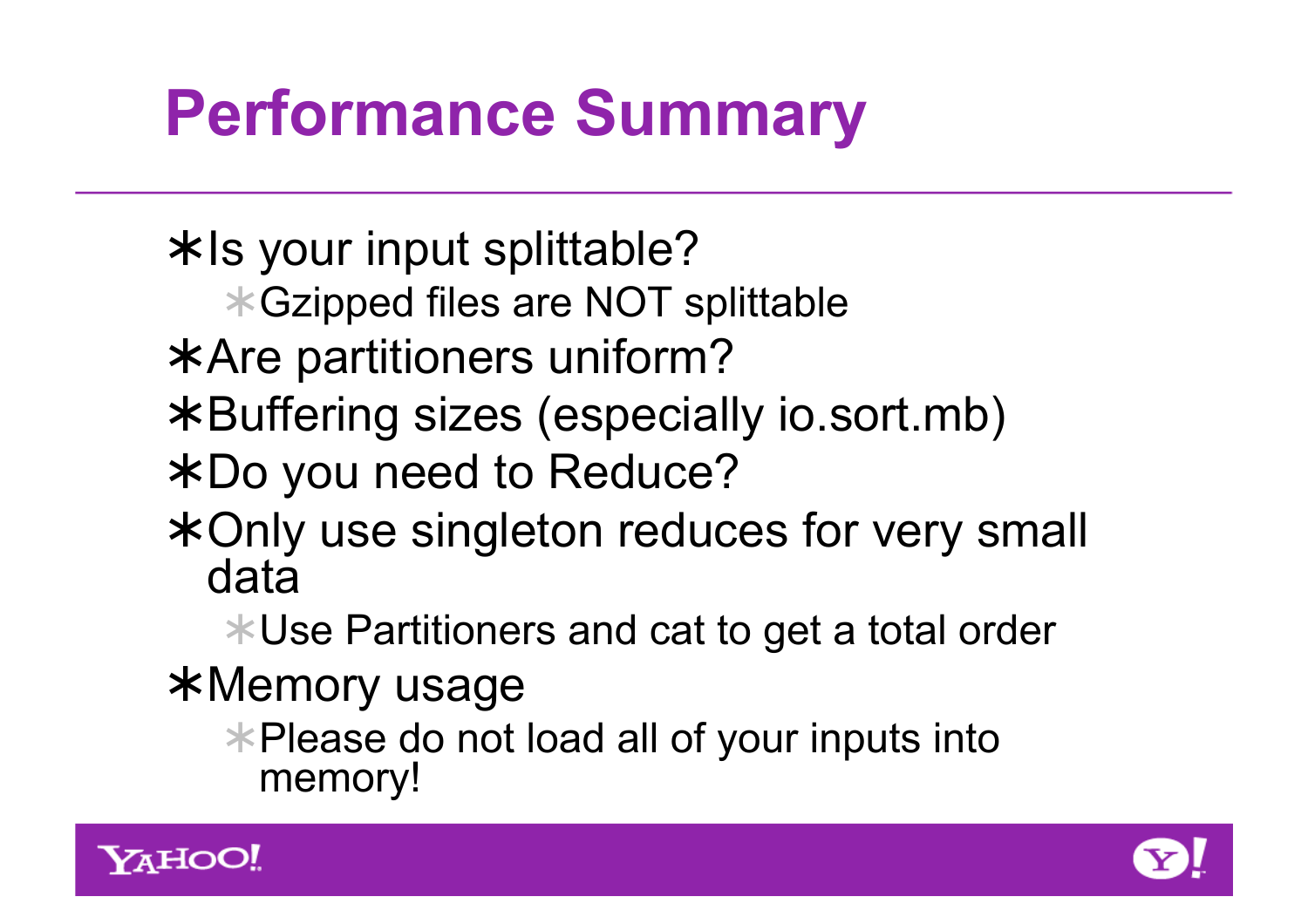#### **Counters**

- Often Map/Reduce applications have countable events
- For example, framework counts records in to and out of Mapper and Reducer
- To define user counters: static enum Counter {EVENT1, EVENT2}; reporter.incrCounter(Counter.EVENT1, 1);
- Define nice names in a MyClass Counter.properties file

CounterGroupName=My Counters

EVENT1.name=Event 1

EVENT2.name=Event 2



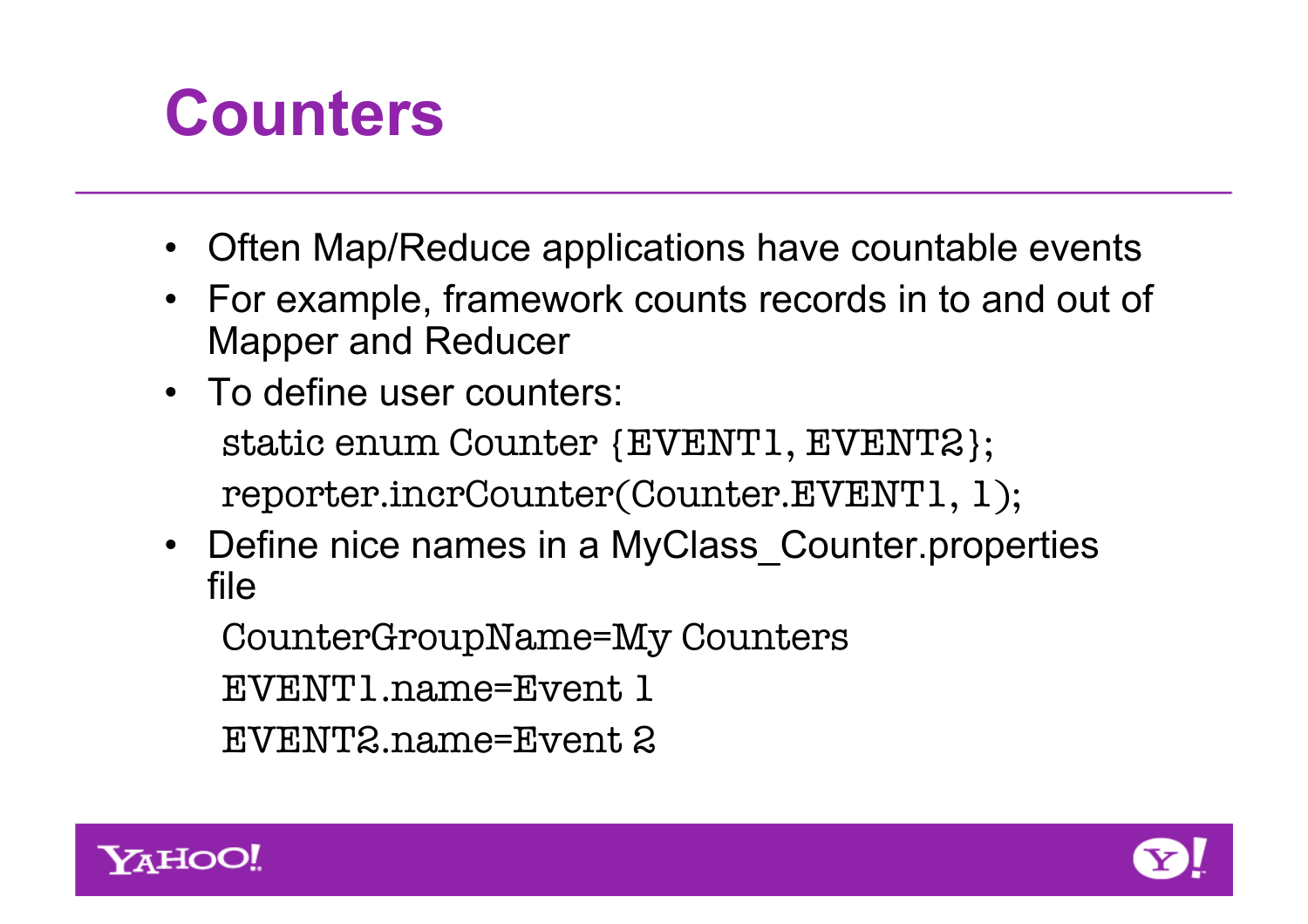# **Deploying Auxiliary Files**

- -file auxFile.dat
- Job submitter adds file to job.jar
- Unjarred on the task tracker
- Available as \$cwd/auxFile.dat
- Not suitable for more / larger / frequently used files



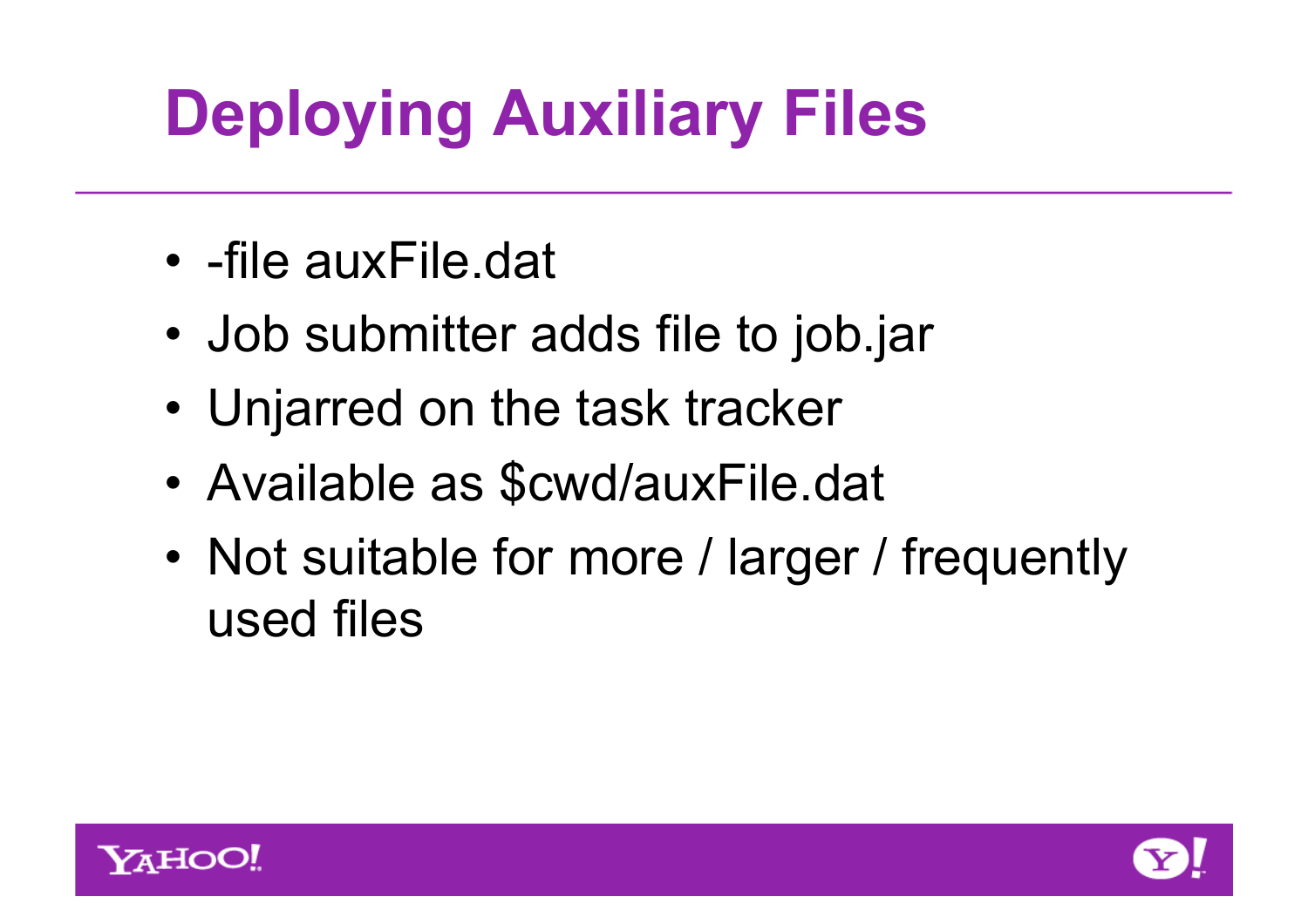### **Using Distributed Cache**

- Sometimes, you need to access "side" files (such as "in.txt")
- Read-only Dictionaries (such as for porn filtering)
- Libraries dynamically linked to streaming mapper/reducer
- Tasks themselves can fetch files from HDFS – Not Always ! (Hint: Unresolved symbols)
- Performance bottleneck



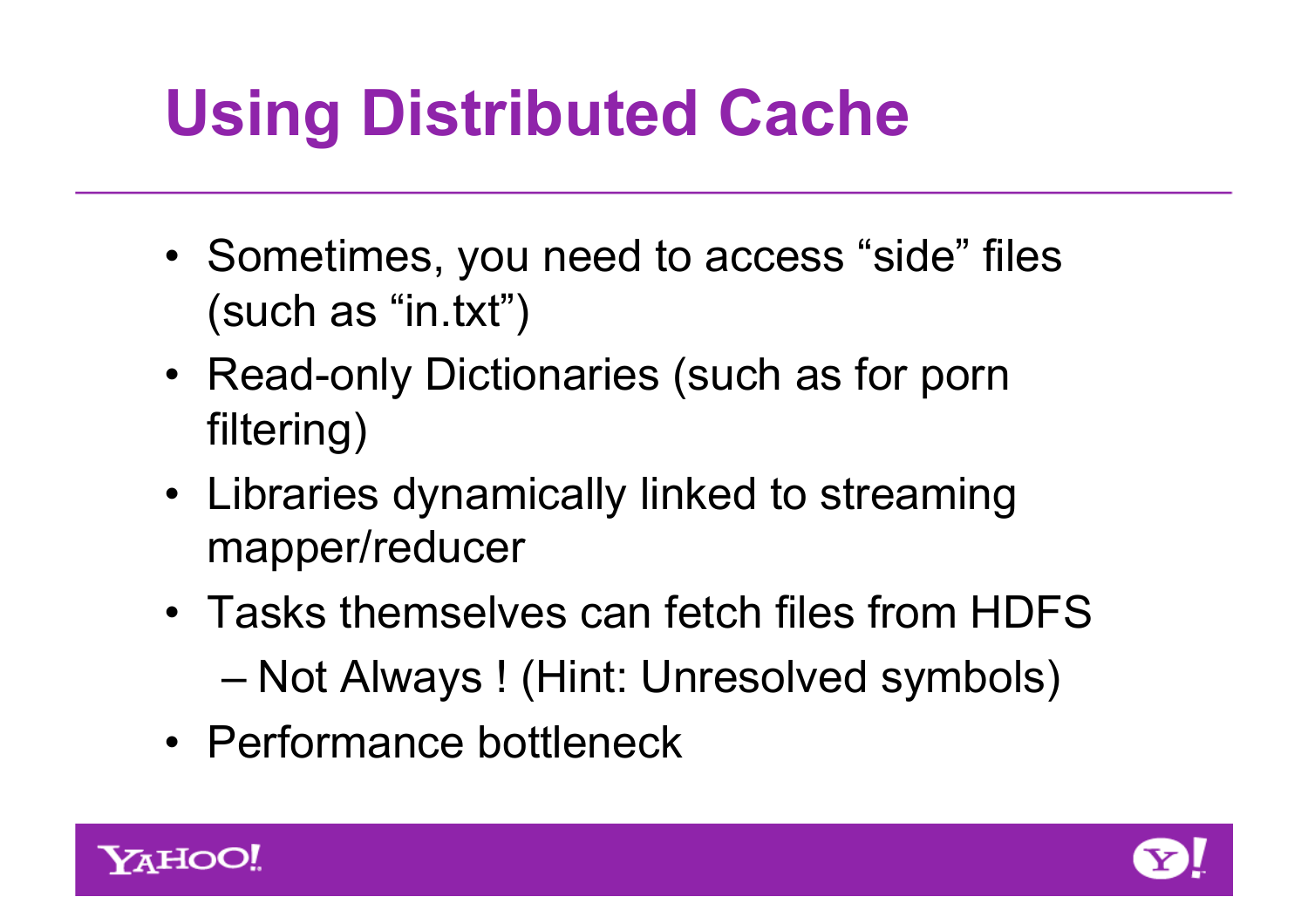### **Distributed File Cache**

- Define list of files you need to download in JobConf
- Add to launching program: DistributedCache.addCacheFile(new URI("hdfs://nn:8020/foo"), conf);
- Add to task:

```
Path\lceil \cdot \rceil files =
  DistributedCache.getLocalCacheFiles(conf);
```


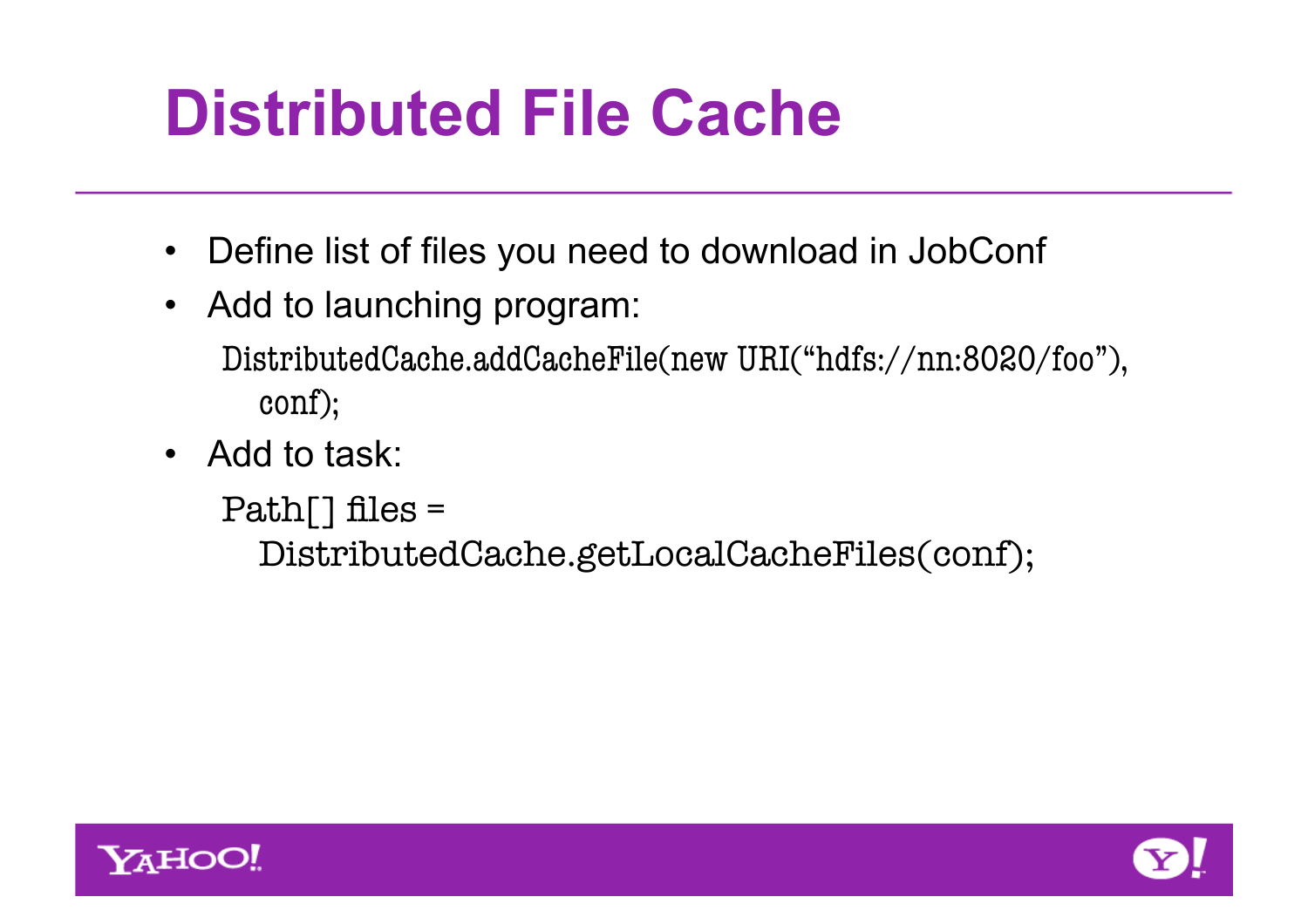### **Caching Files Across Tasks**

Specify "side" files via –cacheFile \*If lot of such files needed

- Jar them up (.tgz coming soon)
- Upload to HDFS
- Specify via –cacheArchive
- TaskTracker downloads these files "once"
- Unjars archives
- Accessible in task's cwd before task even starts

Automtic cleanup upon exit



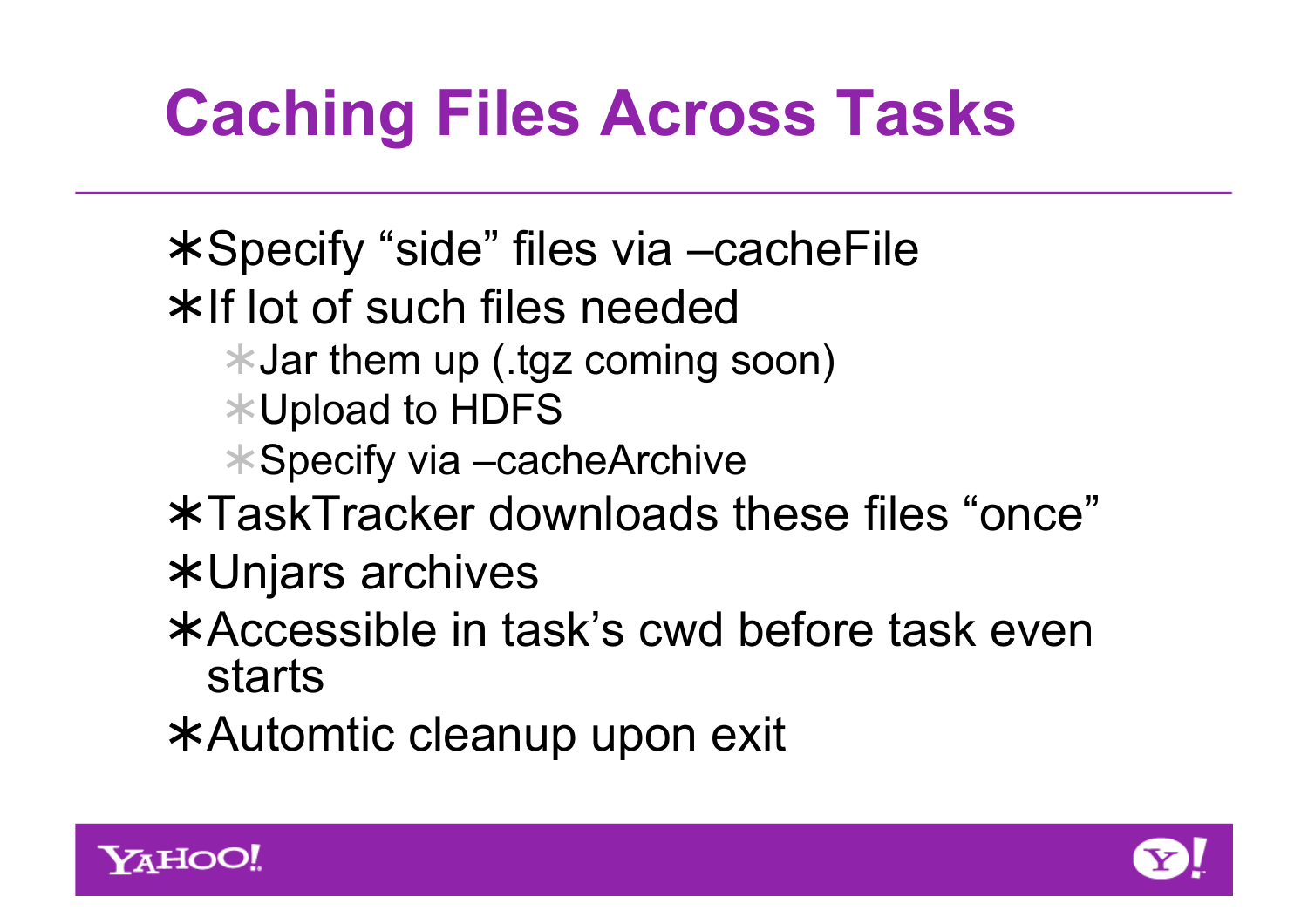### **Tool**

- Handle "standard" Hadoop command line options:
	- -conf file **-** load a configuration file named file
	- -D prop=value **-** define a single configuration property prop
- Class looks like:

```
public class MyApp extends Configured implements Tool {
  public static void main(String[] args) throws Exception {
   System.exit(ToolRunner.run(new Configuration(),
             new MyApp(), args));
```

```
 }
 public int run(String[] args) throws Exception {
   …. getConf() …
 }
```


}

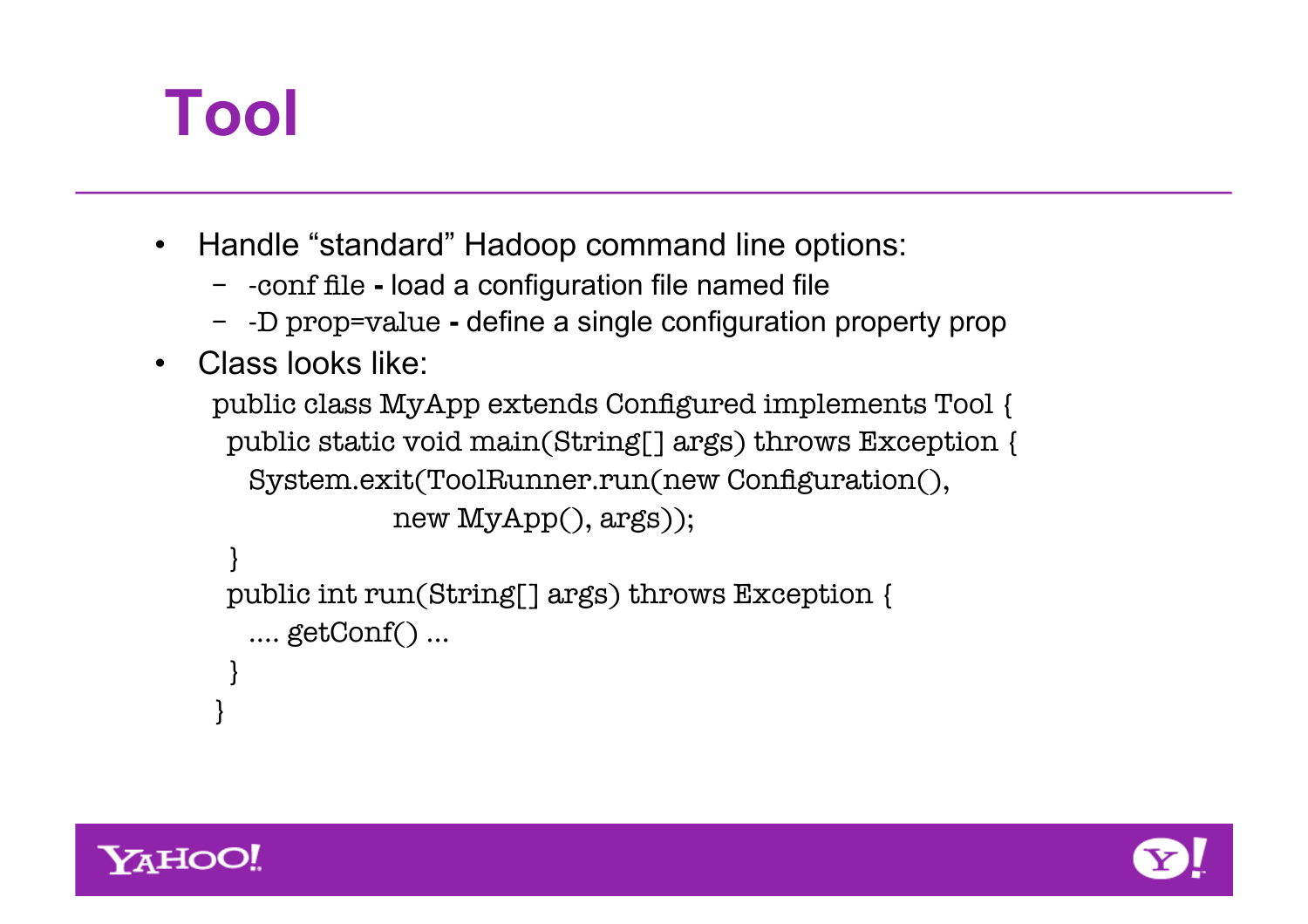### **Non-Java Interfaces**

- Streaming
- Pipes (C++)
- Pig



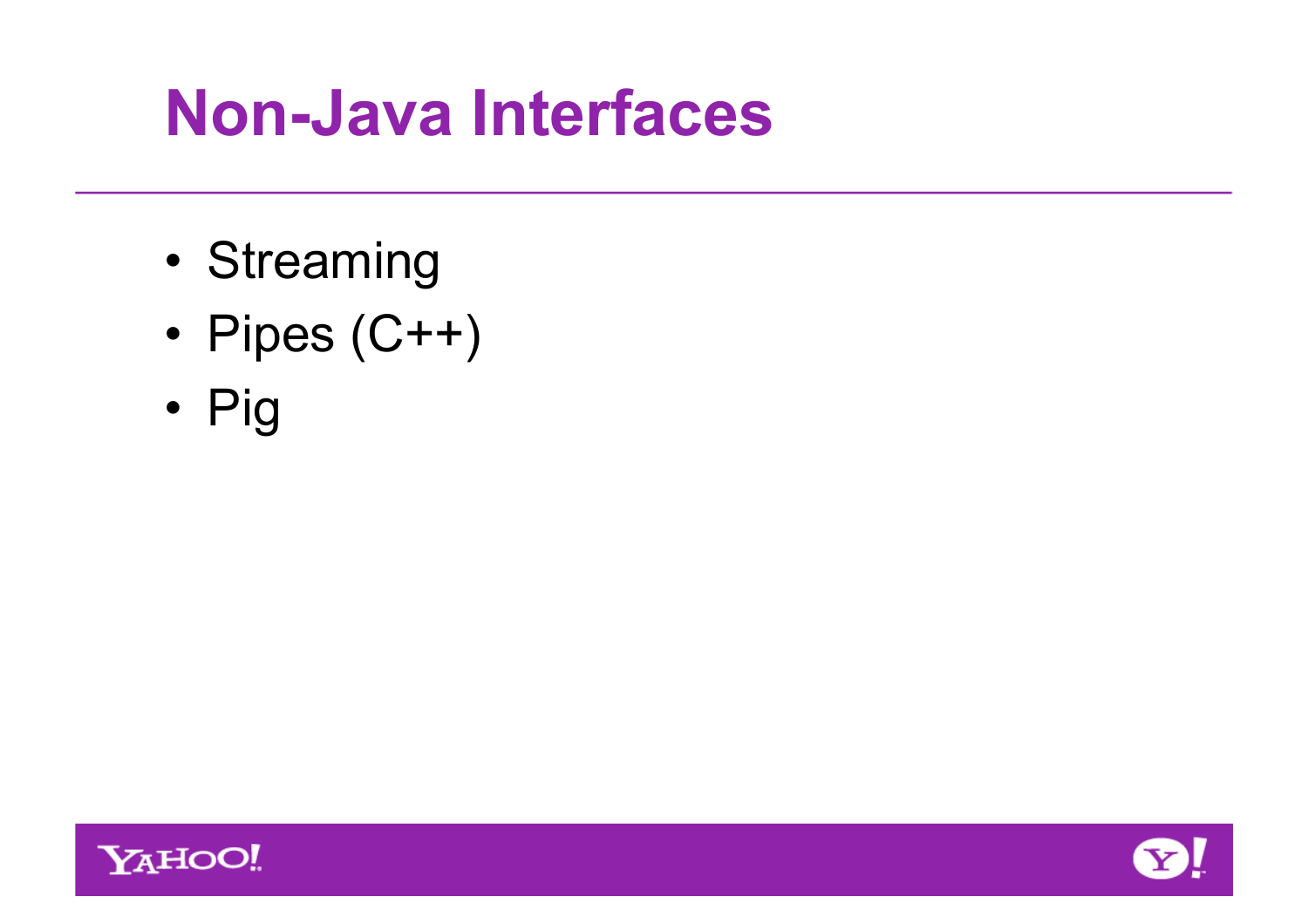# **Streaming**

- What about non-programmers?
	- Can define Mapper and Reducer using Unix text filters
	- Typically use grep, sed, python, or perl scripts
- Format for input and output is: **key \t value \n**
- Allows for easy debugging and experimentation
- Slower than Java programs bin/hadoop jar hadoop-streaming.jar -input in-dir -output out-dir -mapper streamingMapper.sh -reducer streamingReducer.sh
- Wordcount Mapper: sed -e 's|  $|\ln|g'$  | grep.
- Wordcount Reducer: uniq -c | awk '{print \$2 "\t" \$1 }'



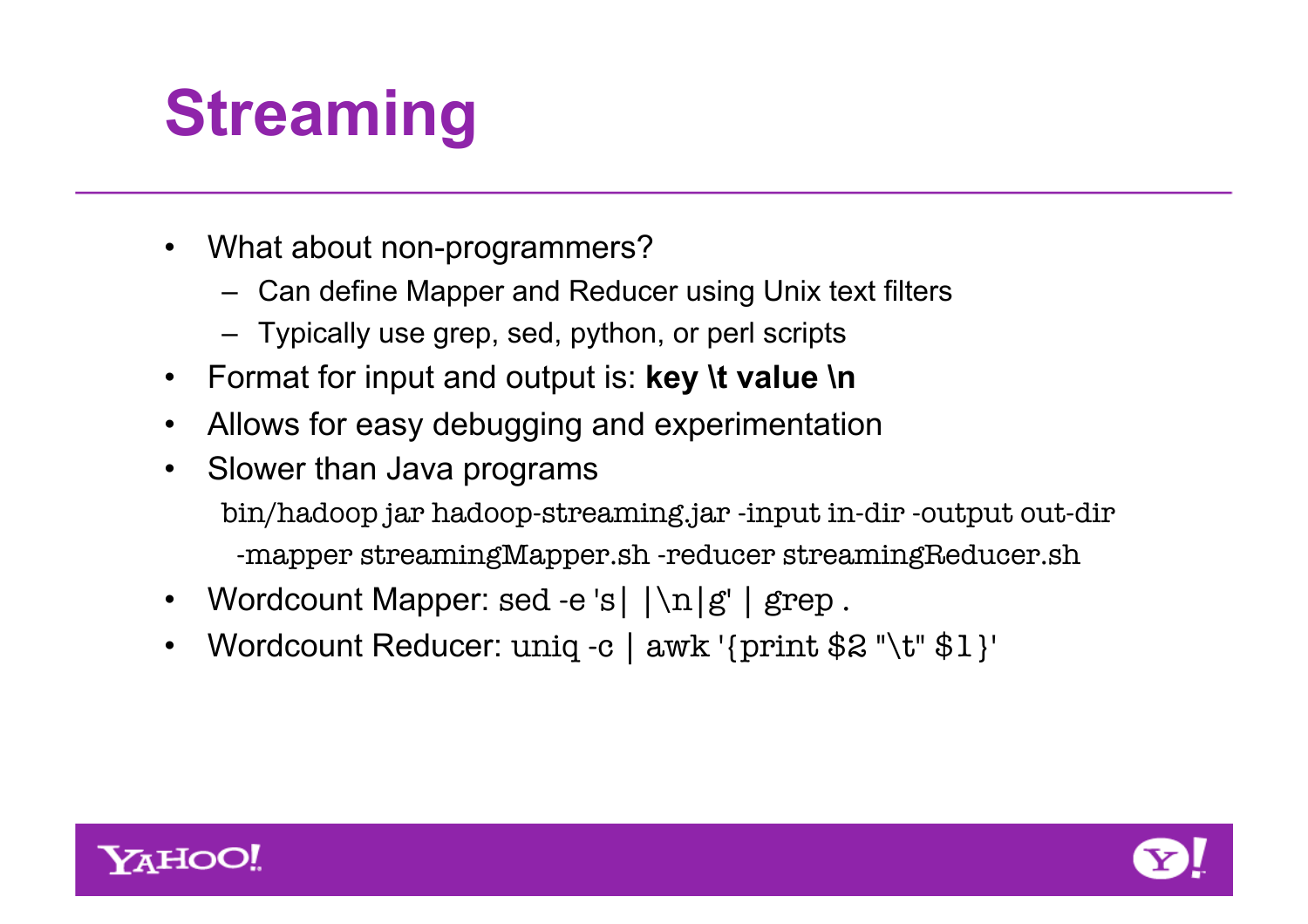# **Pipes (C++)**

- C++ API and library to link application with
- C++ application is launched as a sub-process of the Java task
- Keys and values are std::string with binary data
- Word count map looks like: class WordCountMap: public HadoopPipes::Mapper { public:

```
WordCountMap(HadoopPipes::TaskContext& context){}
 void map(HadoopPipes::MapContext& context) {
  std::vector<std::string> words = 
   HadoopUtils::splitString(context.getInputValue(), " ");
for(unsigned int i=0; i < words.size(); ++i) {
  context.emit(words[i], "1");
  }}};
```


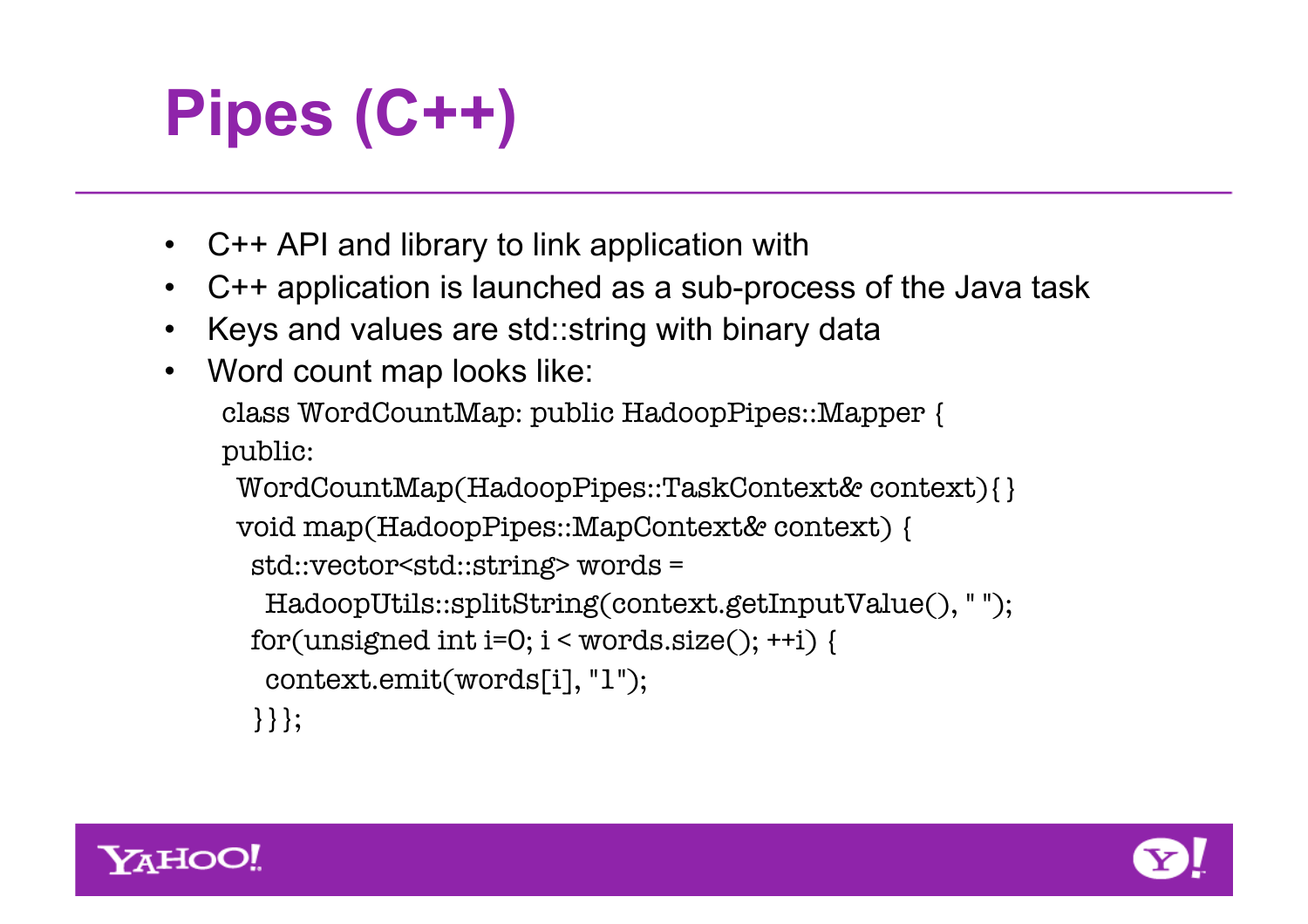# **Pig**

- Scripting language that generates Map/Reduce jobs
- User uses higher level operations
	- Group by
	- Foreach
- Word Count:

```
input = LOAD 'in-dir' USING TextLoader();
words = FOREACH input GENERATE 
 FLATTEN(TOKENIZE(*));
grouped = GROUP words BY $0;counts = FOREACH grouped GENERATE group, 
 COUNT(words);
STORE counts INTO 'out-dir';
```